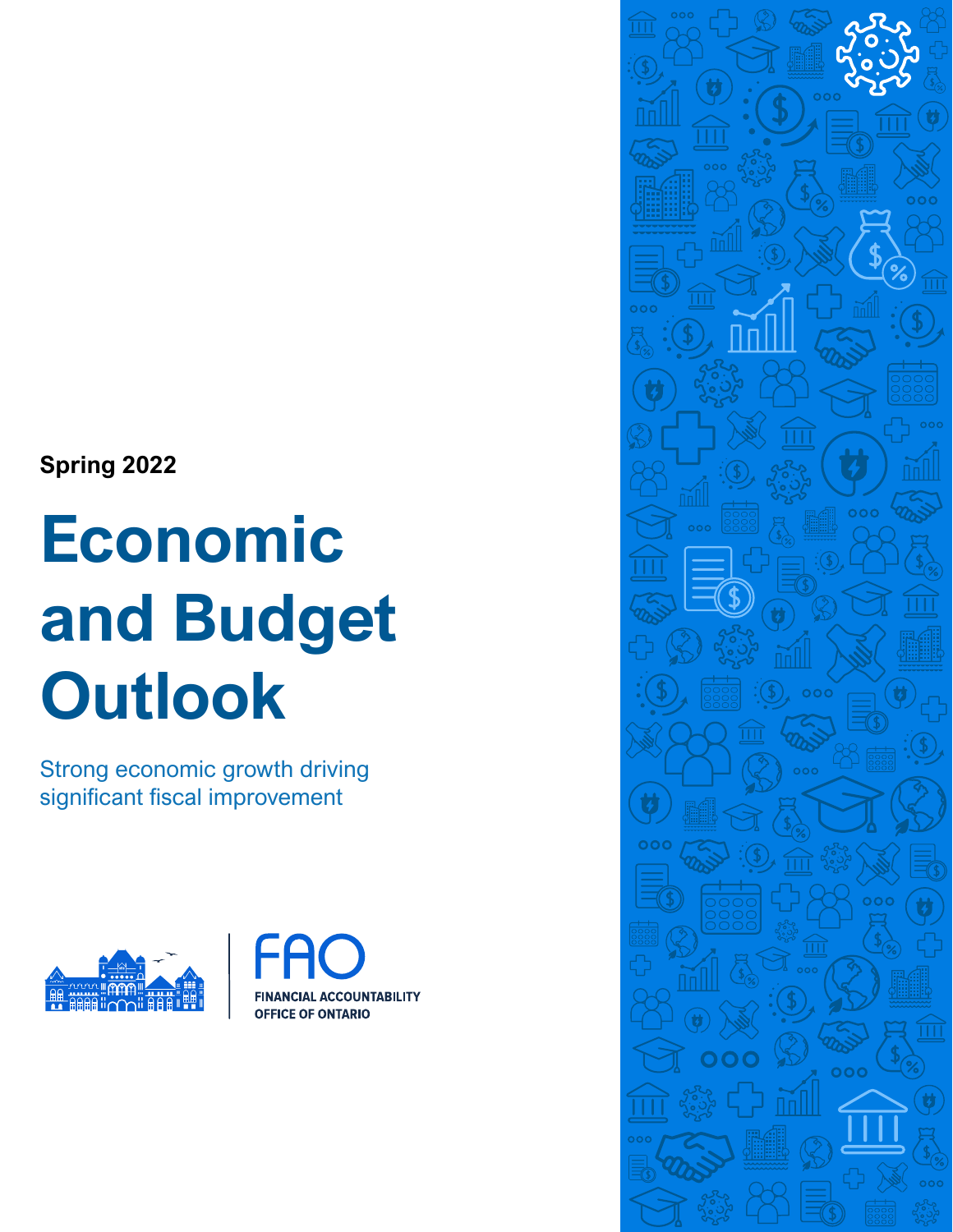### About this document

Established by the Financial Accountability Officer Act, 2013, the Financial Accountability Office (FAO) provides independent analysis on the state of the Province's finances, trends in the provincial economy and related matters important to the Legislative Assembly of Ontario.

This report was prepared by Zohra Jamasi, Sabrina Afroz, Nicolas Rhodes, Jay Park and Matthew Stephenson, under the direction of Paul Lewis and Edward Crummey. Luan Ngo, Jeffrey Novak, Michelle Gordon, Jacob Kim and Matthew Gurnham contributed to this report.

In keeping with the FAO's mandate to provide the Legislative Assembly of Ontario with independent economic and financial analysis, this report makes no policy recommendations.



Financial Accountability Office of Ontario 2 Bloor Street West, Suite 900 Toronto, Ontario M4W 3E2 [| fao-on.org](https://www.fao-on.org/) [| info@fao-on.org](mailto:info@fao-on.org) | 416-644-0702 This document is also available in an accessible format and as a downloadable PDF on our website.

IBSN 2561-6412

© Queen's Printer for Ontario, 2022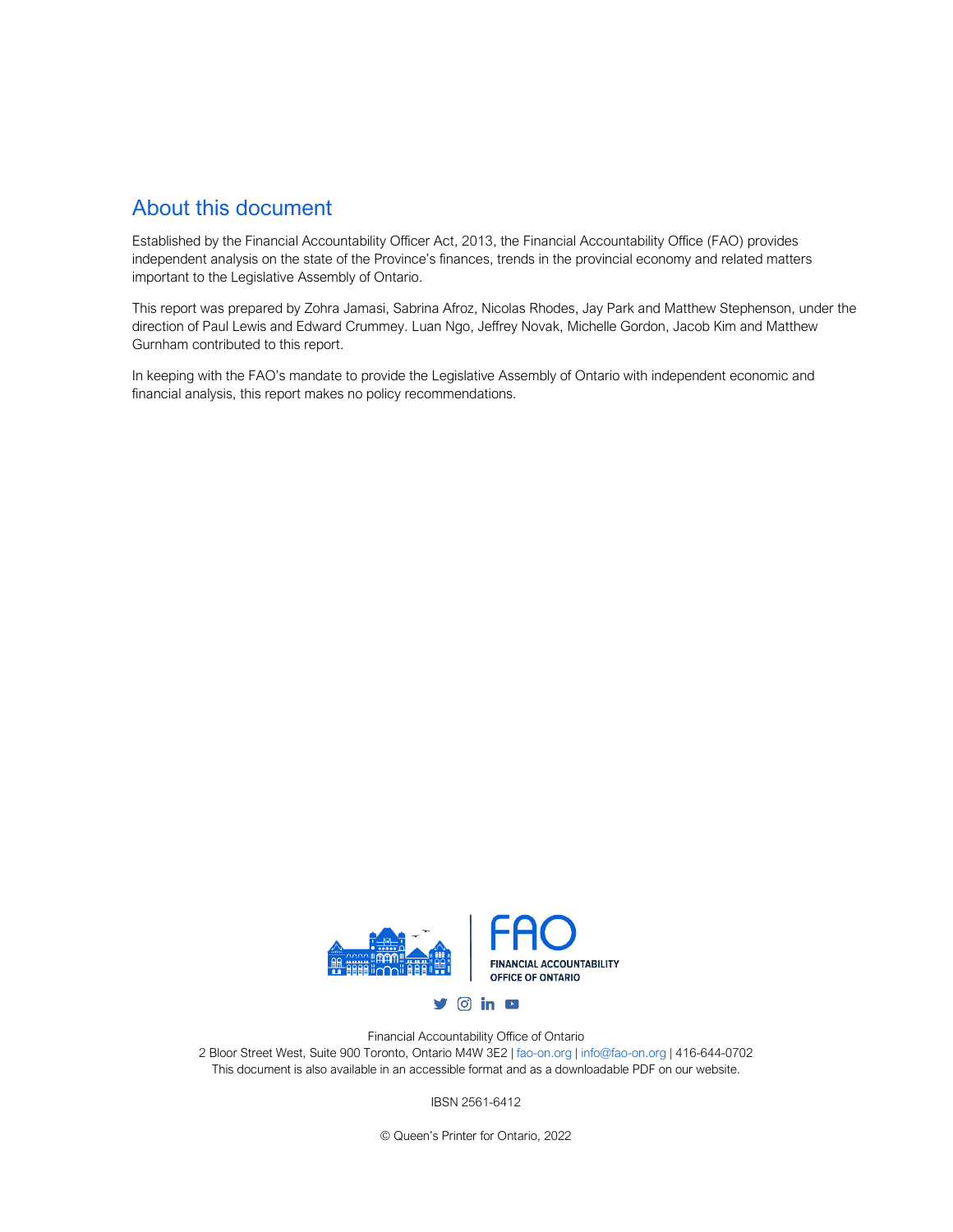

# Table of Contents

| 1   Summary                                                                    | 1              |
|--------------------------------------------------------------------------------|----------------|
| 2   Budget and Debt Outlook                                                    | $\overline{2}$ |
| The FAO expects Ontario to return to balance in 2023-24, followed by surpluses | $\overline{2}$ |
| Lower deficits will improve Ontario's fiscal sustainability indicators         | 3              |
| Revenue outlook                                                                | $\overline{4}$ |
| Program spending outlook                                                       | 8              |
| 3   Economic Outlook                                                           | 13             |
| Overview                                                                       | 13             |
| Inflation expected to remain high through 2023                                 | 14             |
| Interest rates to rise quickly over the next few years                         | 14             |
| Ontario economy to continue its strong rebound                                 | 15             |
| 4   Uncertainties in the Economic and Fiscal Projections                       | 16             |
| Economic uncertainties                                                         | 16             |
| <b>Budget uncertainties</b>                                                    | 16             |
| <b>Budget sensitivities</b>                                                    | 17             |
| 5   Appendix Tables                                                            | 19             |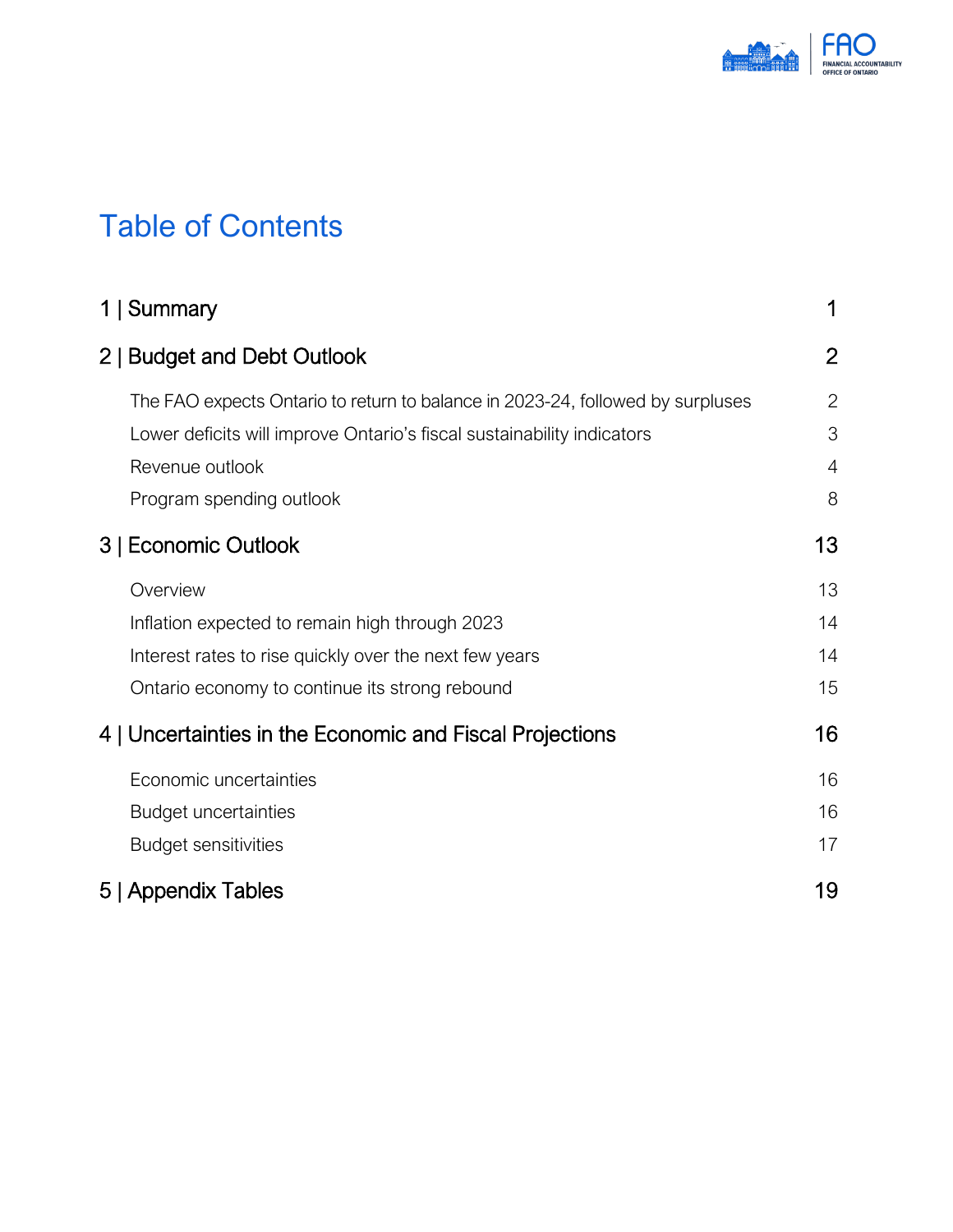

# <span id="page-3-0"></span>1 | Summary

This Economic and Budget Outlook report provides the FAO's projection of the Ontario government's fiscal position to 2026-27, based on information available up to March 28, 2022.

## Balanced budget expected by 2023-24, followed by surpluses

After posting a \$16.4 billion deficit for 2020-21, the FAO expects an \$8.7 billion budget deficit in 2021-22, reflecting a pickup in revenue growth combined with slow program spending growth, due to a decline in temporary COVID-19-related spending. With strong revenue growth exceeding increases in program spending over the outlook, the FAO projects that under current policies, the Province will balance the budget by 2023-24 and run a \$7.1 billion surplus by 2026-27.

## Net debt-to-GDP ratio to decline below pre-pandemic levels

The improved budget position combined with robust economic growth over the projection would lower the net debt-to-GDP ratio below pre-pandemic levels. By 2026-27, the FAO projects Ontario's net debt-to-GDP ratio will fall to 33.9 per cent, the lowest since 2009-10. Interest on debt as a share of revenue is projected to decline to 6.2 per cent, below its pre-pandemic level of 8.0 per cent and the lowest since 1981-82.

## Program spending projected to grow above recent historical rate

The FAO projects that program spending will increase by an average annual rate of 3.6 per cent from 2020-21 to 2026-27, higher than the 3.4 per cent average annual growth rate from 2013-14 to 2019-20. This increase is in part due to long-term care homes spending commitments and the recently announced federal-provincial agreement to provide a '\$10-a-day' child care program. By program sector, health spending growth will be higher than the historical average (4.8 per cent over the projection compared to historical growth of 3.2 per cent), while all other program sectors will experience spending growth below the historical average.

### Strong economic growth and federal support are projected to lift revenues

Unprecedented federal income supplements to workers and businesses through the pandemic supported strong provincial revenue gains in 2020-21. Healthy revenue gains are projected to continue as near-term economic growth is expected to be robust, with nominal GDP growing by 11.9 per cent in 2021, the strongest growth since 1984, followed by a gain of 7.2 per cent in 2022.

Strong economic growth and increased federal transfers for the '\$10-a-day' child care program will lead to revenue growth of 4.8 per cent per year over 2020-21 to 2026-27, stronger than the 3.8 per cent average annual growth seen from 2013-14 to 2019-20.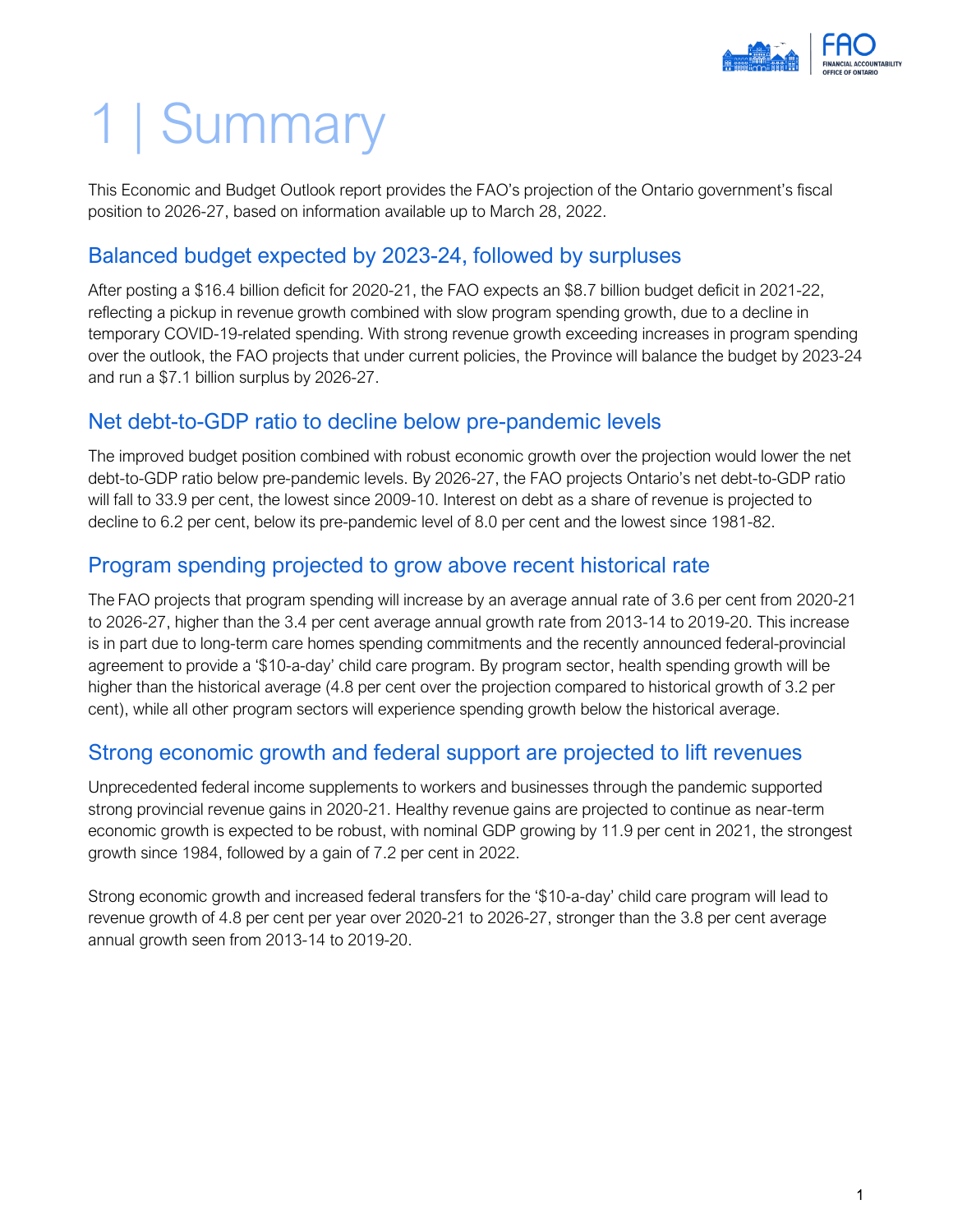

# <span id="page-4-0"></span>2 | Budget and Debt Outlook

# <span id="page-4-1"></span>The FAO expects Ontario to return to balance in 2023-24, followed by surpluses

Before the COVID-19 pandemic, Ontario's budget deficit widened from \$3.7 billion in 2017-18 to \$8.7 billion in 2019-20. This was due in part to several policy decisions including the partial sale of Hydro One, [1](#page-4-2) the cancellation of the cap and trade program,<sup>2</sup> numerous tax changes,<sup>[3](#page-4-4)</sup> as well as the end of the debt retirement charge and Equalization payments to Ontario. [4](#page-4-5)

The COVID-19 pandemic resulted in a large deterioration of Ontario's deficit, which nearly doubled to \$16.4 billion in 2020-21. This was primarily due to the large but temporary spending on COVID-19-related measures, offset partially by significant increases in federal transfer payments to the province.

The FAO projects that under current policies, Ontario's budget position would improve from a deficit of \$16.4 billion in 2020-21 to a surplus of \$7.1 billion by 2026-27. Over the outlook, strong revenue growth is projected to outpace the rate of increase in program spending, leading to a significant improvement in Ontario's budget balance.



#### Figure 2-1: FAO projects a balanced budget by 2023-24, followed by surpluses

Source: 2021 Ontario Economic Outlook and Fiscal Review and FAO.

<span id="page-4-2"></span><sup>&</sup>lt;sup>1</sup> See the FAO's 201[8 Hydro One: Updated Financial Analysis of the Partial Sale of Hydro One.](https://www.fao-on.org/en/Blog/Publications/hydro-one-update)<br><sup>2</sup> See the FAO's 2018 Can and Trade: A Financial Beview of the Decision to Cancel the Can an

<span id="page-4-4"></span><span id="page-4-3"></span><sup>&</sup>lt;sup>2</sup> See the FAO's 2018 Cap and [Trade: A Financial Review of the Decision to Cancel the Cap and Trade Program.](https://www.fao-on.org/en/Blog/Publications/cap-and-trade-ending)<br><sup>3</sup> These include the introduction of the Low-Income Individuals and Families Tax credit, the Accelerated Capita as the reversal of several tax measures introduced in the 2018 Budget. See the FAO'[s Economic and Budget Outlook, Fall 2018](https://www.fao-on.org/en/Blog/Publications/EBO-fall-18#_ftnref29) for more details.

<span id="page-4-5"></span><sup>4</sup> See the FAO'[s 2018 deficit commentary](https://www.fao-on.org/web/default/files/publications/2018%20deficit%20commentary%20Oct%202019/Images/2018%20deficit%20commentary.pdf) for more details.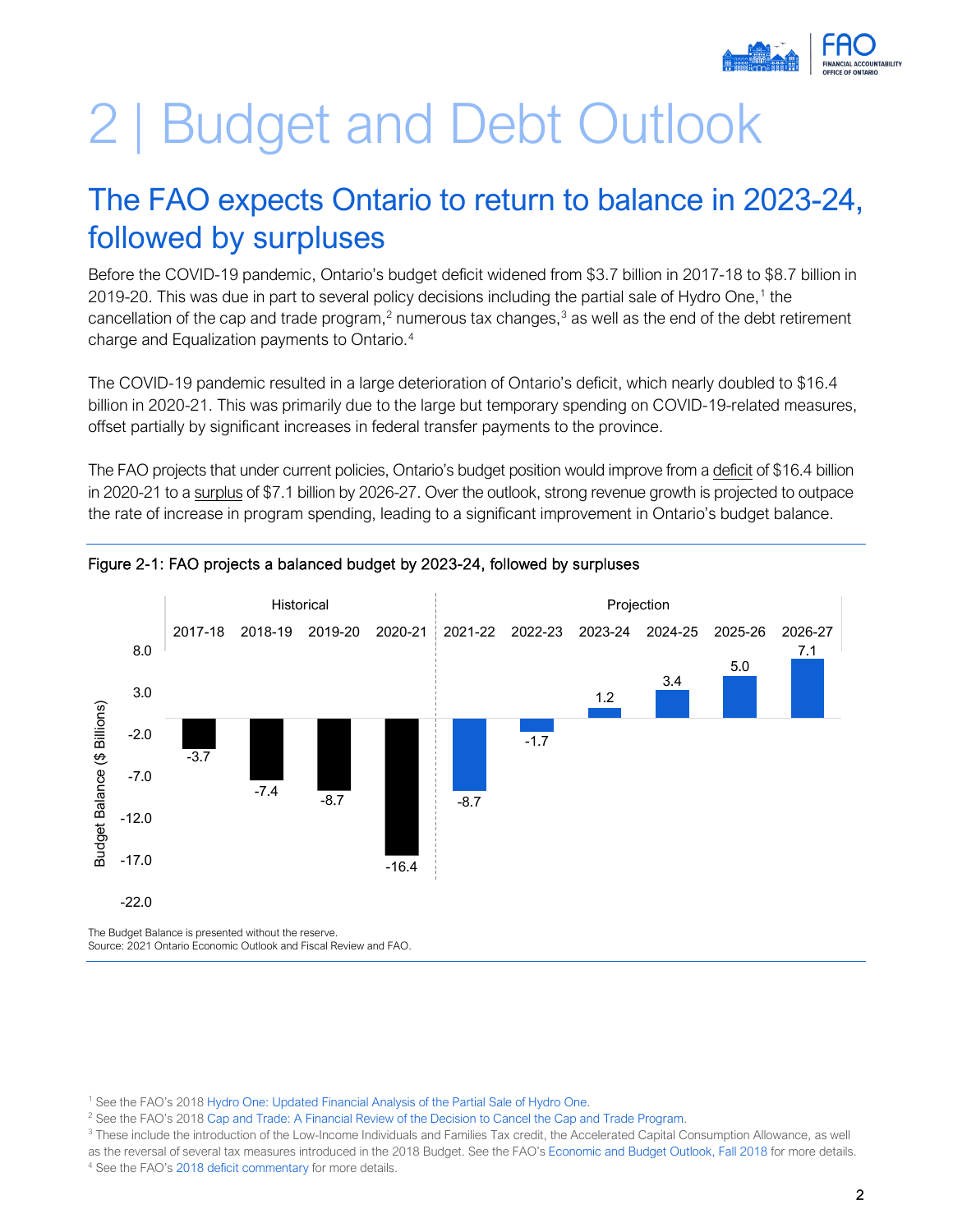

The FAO's deficit projection is based on current government revenue and program spending policies, the estimated impact of the Omicron wave of the COVID-19 pandemic, and new program announcements made since the release of the Fall Economic Statement up to March 28, 2022. The FAO's updated deficit outlook has improved since the release of its 2022 Budget Outlook Update (BOU), mainly due to upward revisions to the economic and revenue projections.

However, several uncertainties exist that could present challenges to Ontario's economic and fiscal outlook. The war in Ukraine could exacerbate already elevated inflationary pressures and slow economic growth, while new government initiatives in the upcoming 2022 Ontario Budget would impact the FAO's fiscal projection.

# <span id="page-5-0"></span>Lower deficits will improve Ontario's fiscal sustainability indicators

Given the FAO's outlook for declining budget deficits followed by surpluses, Ontario's fiscal indicators are expected to improve over the projection after sharp pandemic-related deterioration in 2020-21. Under current policies, the province's net debt-to-GDP ratio is expected to decline to 33.9 per cent by 2026-27, well below the 43.9 per cent recorded in 2020-21 and the lowest ratio since 2009-10.

Similarly, debt interest payments as a share of revenue are projected to decline from 7.4 per cent in 2020-21 to 6.2 per cent by 2026-27, the lowest ratio since 1981-82.



#### Figure 2-2: FAO projects an improvement in Ontario's fiscal sustainability indicators

Source: 2021 Ontario Economic Outlook and Fiscal Review, Ontario Public Accounts, Ontario Economic Accounts and FAO.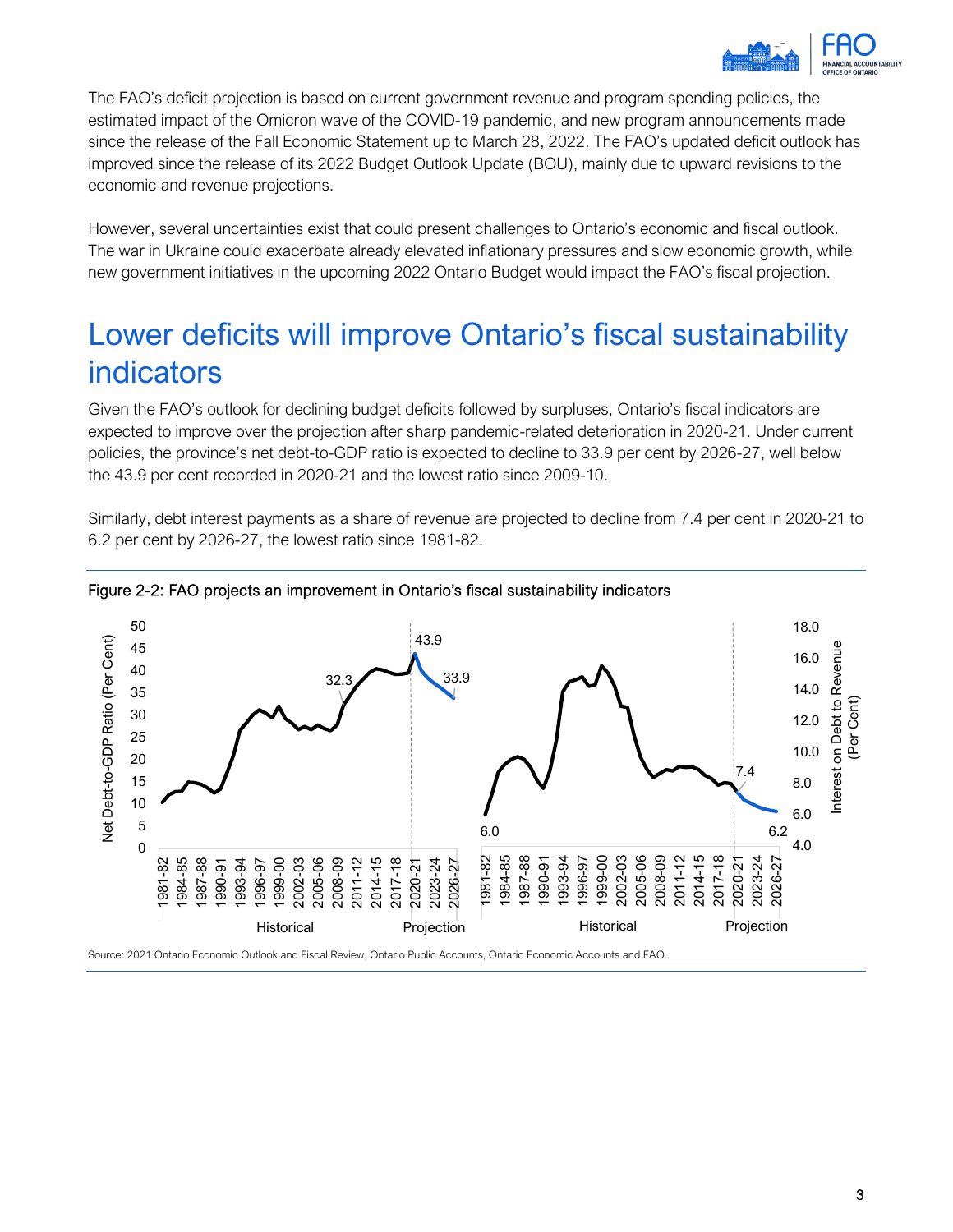

## <span id="page-6-0"></span>Revenue outlook

The FAO expects revenues to increase from \$156.1 billion in 2019-20 to \$216.1 billion in 2026-27, an average annual growth rate of 4.8 per cent over the period. During the COVID-19 pandemic, revenues were buoyed by the significant increase in federal transfers to the province, as well as federal income supports for workers and businesses that bolstered provincial tax revenues. Near-term economic growth is expected to be robust, with nominal GDP growing by 11.9 per cent in 2021, the strongest growth since 1984, followed by a gain of 7.2 per cent in 2022, boosting revenue growth over the projection.





Source: 2021 Ontario Economic Outlook and Fiscal Review, Ontario Ministry of Finance, Ontario Public Accounts and FAO.

The FAO's updated revenue projection includes: information in Ontario's Third Quarter Finances, which showed significantly higher tax revenues, particularly for corporations taxes;<sup>[5](#page-6-1)</sup> upward revisions in the FAO's economic projection; and new federal and provincial policy announcements up to March 28, 2022. Policy announcements include:

- introducing a federal-provincial agreement for a '\$10-a-day' child care program that will increase federal transfers by \$13.2 billion from 2022-23 to 2026-27;
- implementing a one-time increase in 2022-23 Canada Health Transfers from the federal government to clear the surgical backlog;<sup>[6](#page-6-2)</sup>
- eliminating licence plate renewal fees and stickers and refunding fees paid since March 2020;
- removing tolls on Highways 412 and 418; and
- extending the freeze on college tuition to 2022-23.

<span id="page-6-1"></span><sup>5</sup> In the [2021-22 Third Quarter Finances c](https://www.ontario.ca/page/2021-22-third-quarter-finances)orporations tax revenue is projected to be \$5.3 billion higher in 2021-22 than projected in the Fall Economic Statement due to higher 2020 results and prior year tax assessments.<br><sup>6</sup> The federal government has announced \$2 billion in one-time health transfers in 2022-23. Based on Ontario's population share, this represent

<span id="page-6-2"></span>a one-time increase in federal transfers of about \$800 million.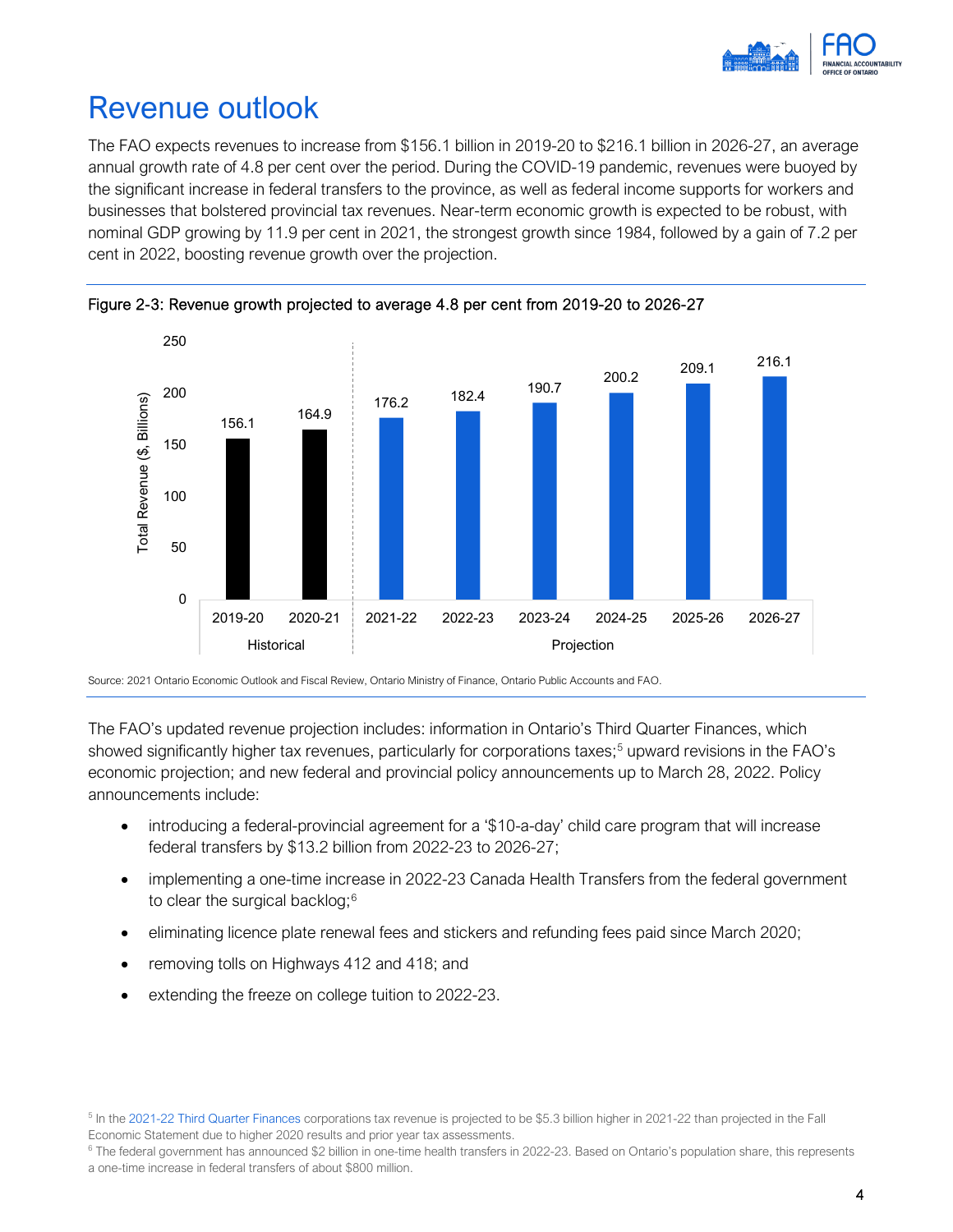

The 4.8 per cent average annual revenue growth projected over the 2020-21 to 2026-27 period is a full percentage point higher than the 3.8 per cent growth observed over the 2013-14 to 2019-20 period. The slower historical growth rate was due to weaker economic growth compared to the projection period,<sup>[7](#page-7-0)</sup> as well as the cancellation of the cap and trade program, the introduction of numerous tax measures, the loss of revenue from one-time asset sales and the end of Equalization payments to Ontario.<sup>8</sup>





Source: 2021 Ontario Economic Outlook and Fiscal Review, Ontario Ministry of Finance, Ontario Public Accounts and FAO.

## Tax revenues

Tax revenues are expected to grow at 4.9 per cent per year on average over the projection, above the 4.5 per cent growth during the recent past. This is broadly consistent with the FAO's projection for strong economic growth over the next several years as the Ontario economy rebounds from the pandemic.

<span id="page-7-1"></span>2026, compared to the 3.9 per cent average over the 2013 to 2019 period. <sup>8</sup> See the FAO'[s Fall 2018 Economic and Budget Outlook](https://www.fao-on.org/web/default/files/publications/EBO%20Fall%202018/Fall%202018%20EBO%20EN.pdf) page 15 for details.

<span id="page-7-0"></span> $^7$  Economic growth measured by nominal GDP, the main driver of tax revenue growth, is projected to average 4.8 per cent per year over 2020 to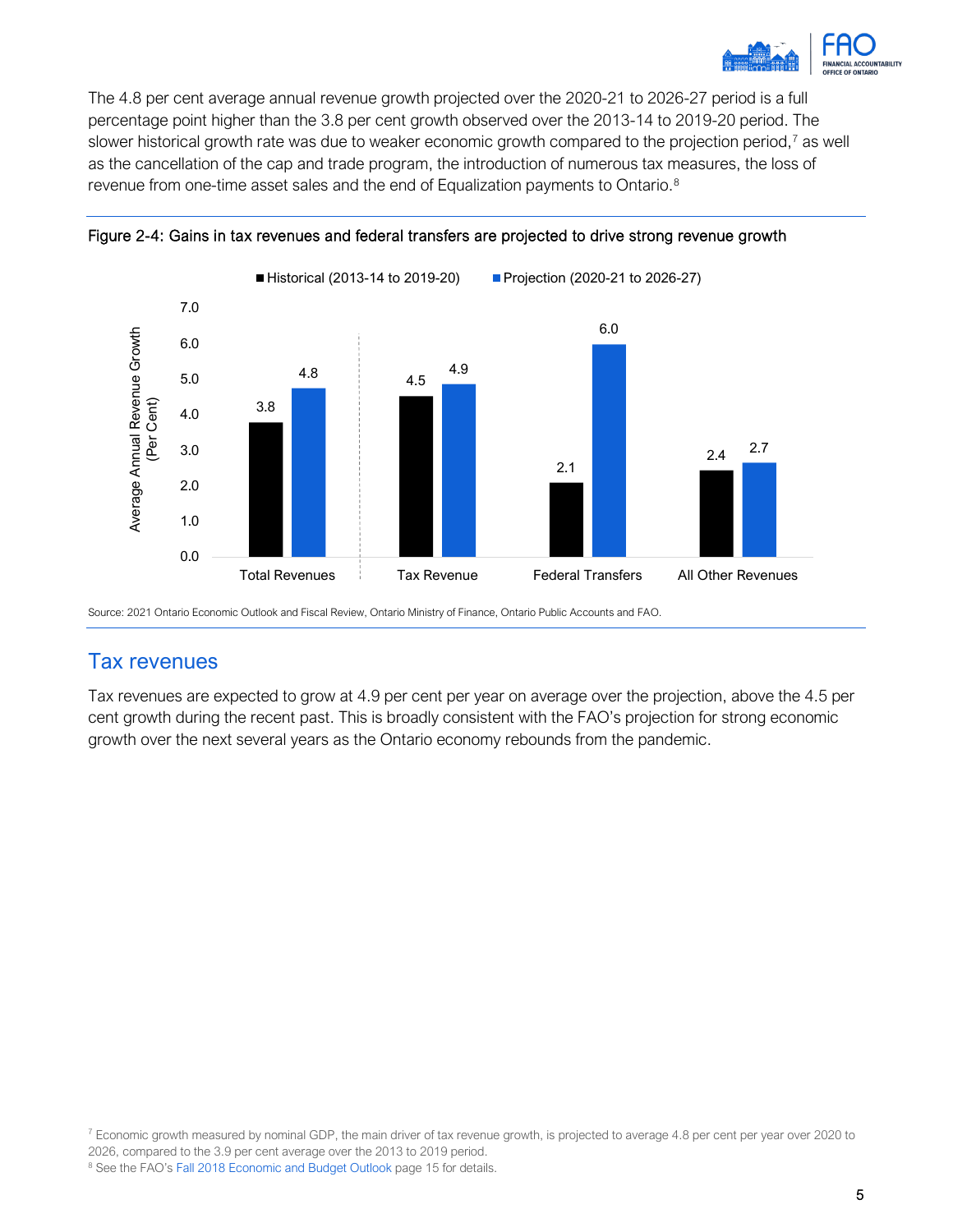



Figure 2-5: Corporations tax is driving tax revenue growth over the outlook

Personal income tax, corporations tax and sales tax represent about three-quarters of all tax revenues, and all three are expected to grow significantly over the projection, in line with their economic drivers.

- Personal income tax revenue is expected to grow at an average of 5.1 per cent per year over the projection, driven by gains in labour income of 4.4 per cent.
- Corporations tax revenue growth is projected to average 8.0 per cent over 2020-21 to 2026-27, driven by corporate profit growth of 7.3 per cent.
- Sales tax revenue is expected to grow by 4.2 per cent per year on average over the projection, driven by gains in household consumption of 3.7 per cent.

### Federal transfers

Federal transfer payments are projected to grow at 6.0 per cent per year on average over the outlook, well above the 2.1 per cent growth observed from 2013-14 to 2019-20. Federal transfers rose substantially in 2020-21 and 2021-22 as the federal government increased support to the province during the pandemic. Despite the phasing out of temporary pandemic-related transfers in 2021-22, the Canada Health Transfer will continue to grow rapidly alongside the significant gains in nominal GDP,<sup>[9](#page-8-0)</sup> while the federal-provincial agreement for a '\$10-a-day' child care program is expected to add \$13.2 billion<sup>[10](#page-8-1)</sup> in transfer revenues from 2022-23 to 2026-27.

### Other revenues

Other revenues, which include income from government business enterprises as well as other non-tax revenues, are expected to grow at 2.7 per cent per year on average over the outlook (2020-21 to 2026-27), slightly above the historical rate of 2.4 per cent (2013-14 to 2019-20). The growth rate over the projection reflects the boost in revenues from robust near-term economic strength. In contrast, the slower growth rate over the historical period included the loss of revenues from the partial sale of Hydro One,<sup>11</sup> the cancellation of the cap and trade program,<sup>[12](#page-8-3)</sup> the end of time limited revenue from one-time asset sales, and the end of the debt retirement charge.

<span id="page-8-0"></span><sup>9</sup> The Canada Health Transfer is legislated to grow in line with a three-year moving average of Canada's nominal GDP, with a minimum increase of at least three per cent per year, and is allocated on a per capita basis by province.<br><sup>10</sup> ["\\$13.2 Billion Child Care Deal will Lower Fees for Families,"](https://news.ontario.ca/en/release/1001868/132-billion-child-care-deal-will-lower-fees-for-families) March 28, 2022.

<span id="page-8-1"></span>

<span id="page-8-3"></span><span id="page-8-2"></span><sup>&</sup>lt;sup>11</sup> See the FAO's 2018 [Hydro One: Updated Financial Analysis of the Partial Sale of Hydro One.](https://www.fao-on.org/en/Blog/Publications/hydro-one-update)<br><sup>12</sup> See the FAO's 2018 [Cap and Trade: A Financial Review of the Decision to Cancel the Cap and Trade Program.](https://www.fao-on.org/en/Blog/Publications/cap-and-trade-ending)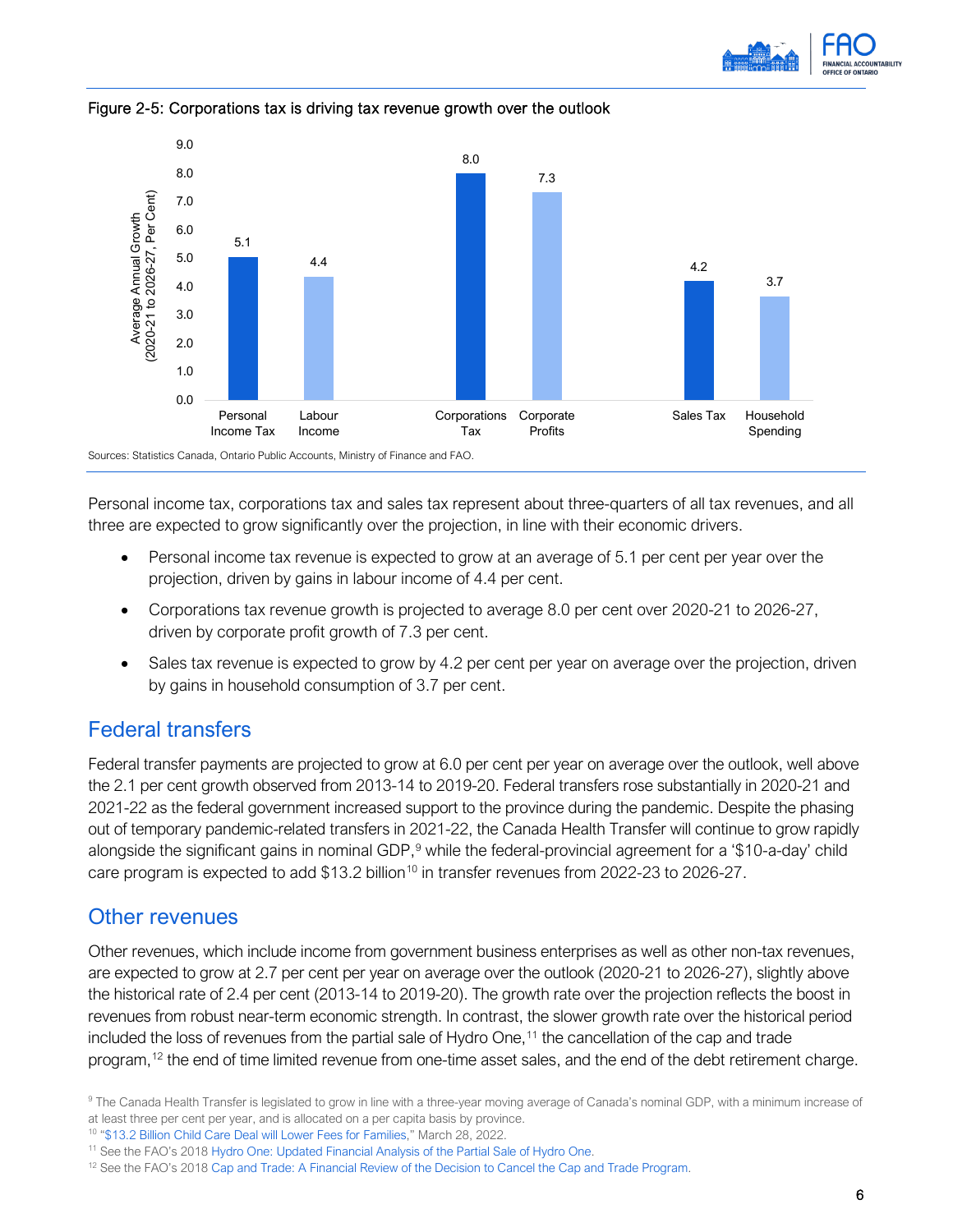

### The FAO's revenue projection has been revised up significantly over the past year

Since the FAO's 2021 Spring EBO, the revenue projection has been revised up substantially. The FAO's current revenue outlook is \$17.2 billion higher in 2023-24 than was projected a year earlier.

In June 2021, the FAO projected that total revenue would reach \$173.5 billion in 2023-24, based on the expectation that the pandemic would cause steep declines in economic activity and provincial revenue.<sup>[13](#page-9-0)</sup> However, over subsequent months it became clear that federal income supports were substantially mitigating household and business income losses during the pandemic, supporting Ontario's economic growth and tax revenues. This contributed to a \$12.6 billion upward revision to the FAO's updated revenue outlook in February 2022.

Since February, the FAO revised the revenue outlook up by an additional \$4.5 billion by 2023-24, largely reflecting higher corporations tax revenue and the federal-provincial agreement for a '\$10-a-day' child care program which will significantly increase transfer revenues to the Province.





<span id="page-9-0"></span>Note: The projection in this figure only extends to 2023-24, which was the final year of the 2022 Budget Outlook Update projection. Source: 2021 Ontario Economic Outlook and Fiscal Review, Ontario Ministry of Finance and FAO.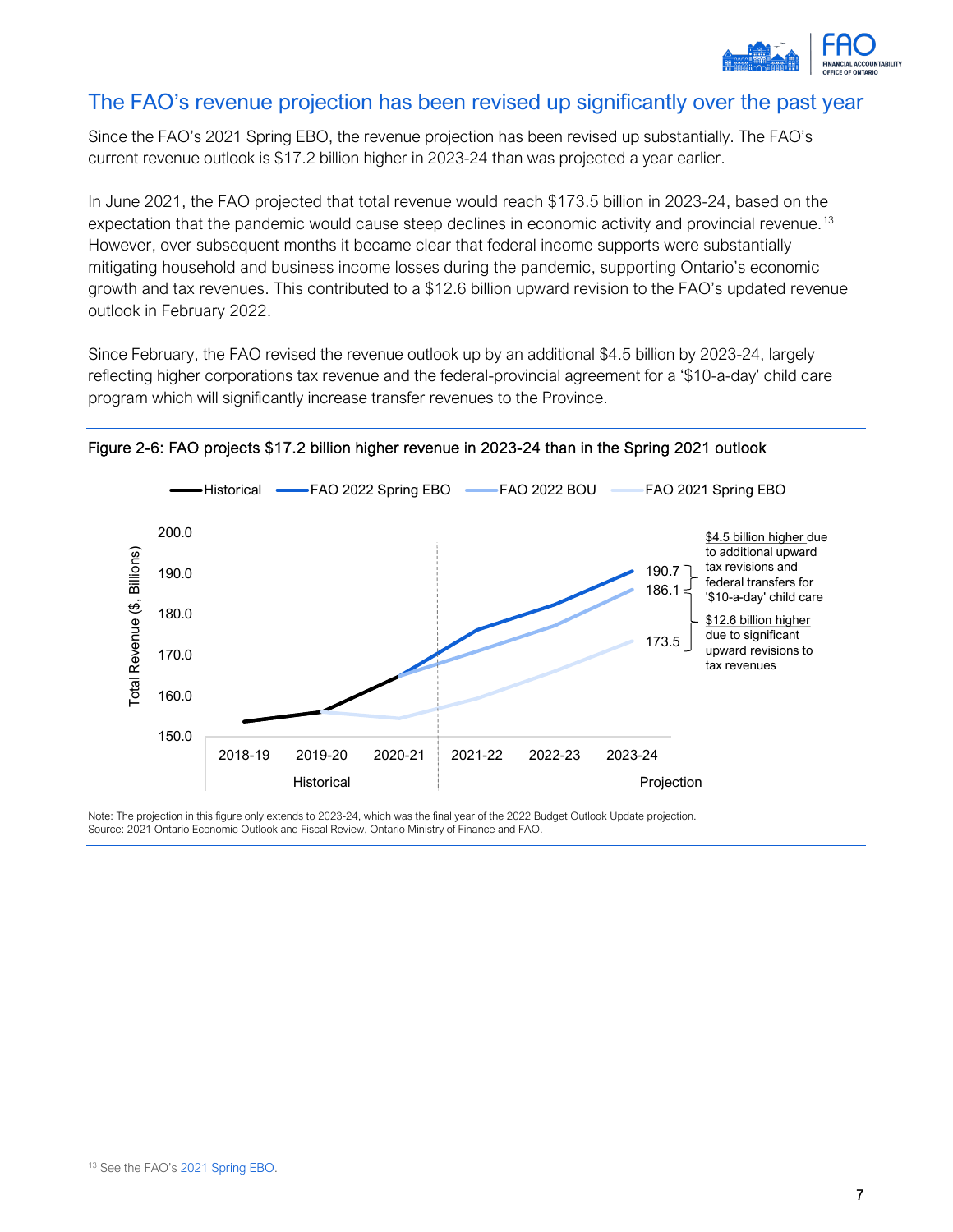

# <span id="page-10-0"></span>Program spending outlook

Over the seven-year period from 2020-21 to 2026-27, the FAO projects<sup>[14](#page-10-1)</sup> program spending will increase by an average annual rate of 3.6 per cent, led by health sector spending growth.

Total program spending was an estimated \$172.6 billion in 2021-22[15](#page-10-2) and is projected to decrease to \$171.8 billion in 2022-23, as higher base program spending will be offset by an expected \$10.4 billion year-over-year decline in temporary COVID-19-related spending. [16](#page-10-3)

Under current government programs and policies, the FAO projects that total program spending will reach \$195.5 billion in 2026-27, an increase of \$43.3 billion from 2019-20 spending levels.



Figure 2-7: FAO projects average annual program spending growth of 3.6 per cent from 2019-20 to 2026-27

Source: FAO analysis of the 2021 Ontario Economic Outlook and Fiscal Review and information provided by the Ministries of Colleges and Universities; Education; Finance; Health and Long-Term Care; and Treasury Board Secretariat.

## Projected program spending growth of 3.6 per cent is higher than the historical average, but there are notable differences across sectors

Total program spending is expected to grow by an average annual rate of 3.6 per cent over the seven-year period from 2020-21 to 2026-27, higher than the 3.4 per cent average annual growth rate during the previous seven-year period from 2013-14 to 2019-20.[17](#page-10-4)

<span id="page-10-1"></span><sup>&</sup>lt;sup>14</sup> The FAO's program spending forecast is based on the FAO's projected cost of current government programs and policies, the impact on the health sector of the Omicron wave of the COVID-19 pandemic, and new program announcements made since the release of the 2021 Ontario Economic Outlook and Fiscal Review, up to March 28, 2022.<br><sup>15</sup> The FAO's 2021-22 program spending projection is \$3.2 billion lower than the Province's 2021-22 program spending outlook reported in the

<span id="page-10-2"></span><sup>2021-22</sup> Third Quarter Finances. Compared to the 2021-22 Third Quarter Finances, the FAO projects lower spending in the postsecondary education, children's and social services, and 'other programs' sectors, and higher spending in the health and education sectors.<br><sup>16</sup> The FAO's spending projection includes an estimated \$0.4 billion in COVID-19-related sp

<span id="page-10-3"></span>billion in 2021-22, \$2.5 billion in 2022-23, and \$0.1 billion in 2023-24. For information on COVID-19-related spending prior to the Omicron wave, see the FAO's Federal and Provincial COVID-19 Response Measures: 2021 Update.<br><sup>17</sup> To remove the temporary impact of COVID-19-related spending, 2019-20 is selected as the base year for program spending growth rate

<span id="page-10-4"></span>comparisons. Unless otherwise stated, projected program spending growth rates refer to the 2020-21 to 2026-27 period, and historical program spending growth rates refer to the 2013-14 to 2019-20 period.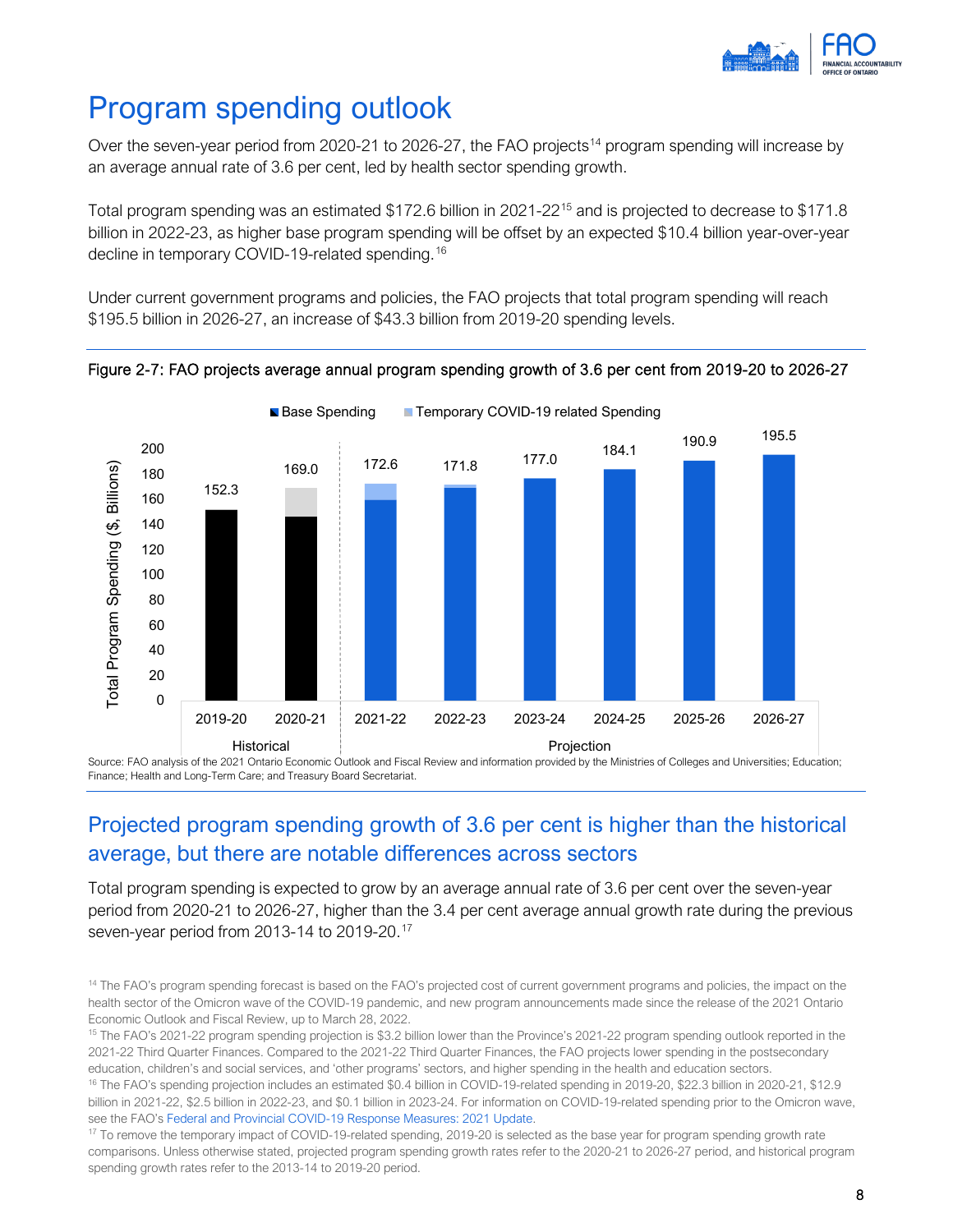

At the program sector level, the FAO projects that health sector spending growth will be higher than the historical average (4.8 per cent projection vs. 3.2 per cent historical), while all other program sectors will experience slower spending growth than the historical average.





Note: Ontario Teachers' Pension Plan (OTPP) expense is included in the education sector.

Source: FAO calculations based on the 2021 Ontario Economic Outlook and Fiscal Review and information provided by the Ministries of Colleges and Universities; Education; Finance; Health and Long-Term Care; and Treasury Board Secretariat.

#### Health spending

Health sector spending is projected to increase by an average annual rate of 4.8 per cent from 2020-21 to 2026-27, significantly higher than the historical spending growth rate of 3.2 per cent from 2013-14 to 2019- 20.[18](#page-11-0) Highlights include:

- Long-term care homes spending is projected to grow by an average annual rate of 12.6 per cent, reflecting the expected addition of 24,000 new long-term care beds and the hiring of approximately 50,000 additional nurses and personal support workers.<sup>[19](#page-11-1)</sup>
- Hospital spending is projected to grow by an average annual rate of 3.8 per cent, reflecting the expected addition of over 2,000 hospital beds by [20](#page-11-2)26-27<sup>20</sup> and restrained compensation growth for hospital workers due to the impact of Bill 124<sup>[21](#page-11-3)</sup> on health sector wages.
- OHIP (Physicians and Practitioners) is projected to grow by an average annual rate of 3.6 per cent, reflecting the FAO's analysis of the new physician services agreement<sup>[22](#page-11-4)</sup> and increasing demand for physician services.

<span id="page-11-1"></span><sup>19</sup> FAO estimate based on the Province's commitment to add 30,000 new long-term care beds by 2028 and to provide an average of four hours of daily direct care to long-term care residents by 2024-25. For more analysis of the Province's long-term care commitments, see FAO, ["Ministry of](https://fao-on.org/en/Blog/Publications/2021-ltc-estimates)  [Long-Term Care: Spending Plan Review,](https://fao-on.org/en/Blog/Publications/2021-ltc-estimates)" 2021.<br><sup>20</sup> FAO estimate based on a review of the Province's 2021 Ontario Budget capital plan.<br><sup>21</sup> Protecting a Sustainable Public Sector for Future Generations Act, 2019.<br><sup>22</sup> "Ontar

<span id="page-11-0"></span><sup>&</sup>lt;sup>18</sup> The 3.2 per cent average annual growth rate from 2013-14 to 2019-20 resulted from health sector spending restraint measures, including freezing hospital operating budgets from 2012-13 to 2015-16 and restraining health sector compensation growth. See FAO, ["Ontario Health](https://fao-on.org/en/Blog/Publications/health-sector-march-18#How%20does%20the%20Province%20plan%20to%20continue%20restraining%20the%20growth%20of%20health%20spending%20to%20below%20its%20core%20cost%20drivers)  [Sector: An Updated Assessment of Ontario Health Spending,"](https://fao-on.org/en/Blog/Publications/health-sector-march-18#How%20does%20the%20Province%20plan%20to%20continue%20restraining%20the%20growth%20of%20health%20spending%20to%20below%20its%20core%20cost%20drivers) 2018 for more analysis.

<span id="page-11-2"></span>

<span id="page-11-4"></span><span id="page-11-3"></span>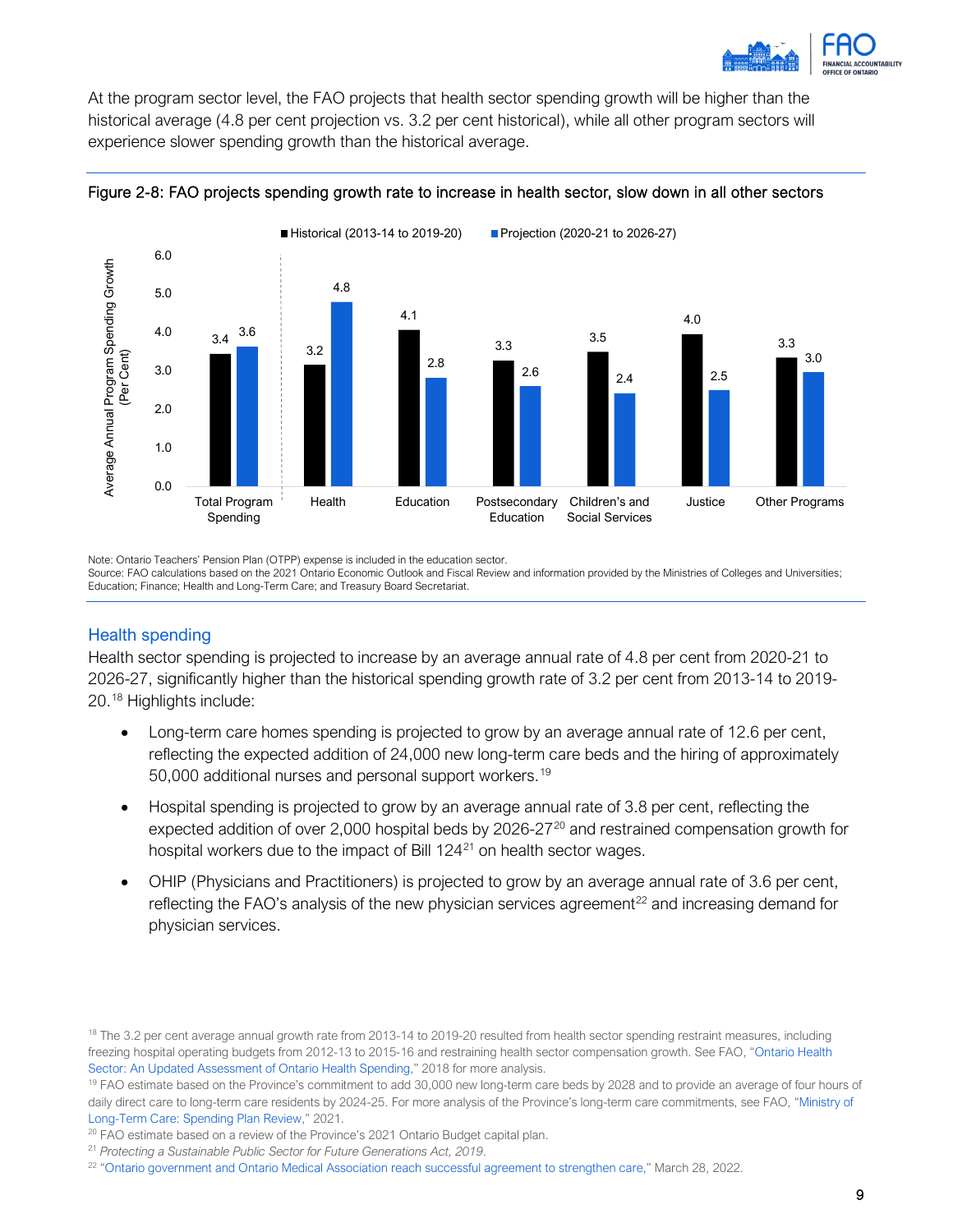

- Community programs and mental health and addictions are expected to grow by an average annual rate of 5.4 per cent and 5.0 per cent, respectively, over the projection, reflecting federal-provincial investments in home care and mental health, $^{23}$  $^{23}$  $^{23}$  permanent wage enhancements for personal support workers,<sup>[24](#page-12-1)</sup> and increasing demand for home care and mental health services.
- Drug program spending is projected to grow by an average annual rate of 5.7 per cent, reflecting increased use of higher cost drugs and growth in the number of Ontarians aged 65 and over, which drives demand for the Ontario Drug Benefit program.

#### Education spending

Education sector spending is projected to increase by an average annual rate of 2.8 per cent between 2020-21 and 2026-27, lower than the 4.1 per cent rate experienced from 2013-14 to 2019-20.<sup>[25](#page-12-2)</sup> Highlights include:

- Spending by school boards is expected to increase by an average annual rate of 2.2 per cent, reflecting 0.4 per cent annual school enrolment growth, the impact of current education workers' collective bargaining agreements, which expire at the end of August 2022, and historical wage growth for the remainder of the projection period.
- Child care spending is expected to increase by an average annual rate of 11.1 per cent, reflecting the FAO's preliminary review of the federal-provincial '\$10-a-day' child care agreement announced on March 28, 2022.<sup>[26](#page-12-3)</sup>

#### Postsecondary education spending

Postsecondary education sector spending is projected to increase by an average annual rate of 2.6 per cent, lower than the historical average of 3.3 per cent. Spending by colleges is projected to moderate due to lower enrolment growth and slower tuition revenue increases from international students.<sup>[27](#page-12-4)</sup> In addition, the FAO projects that student financial assistance spending will grow below historical rates, reflecting program changes announced in 2019<sup>[28](#page-12-5)</sup> and the FAO's forecast that student / family incomes will increase faster than student educational costs.

#### Children's and social services spending

Children's and social services sector spending is projected to increase by an average annual rate of 2.4 per cent, lower than the historical average of 3.5 per cent. Spending growth for the Ontario Disability Support Program (ODSP) and Ontario Works (OW) is projected to moderate due to lower growth in beneficiary payment rates[.29](#page-12-6) However, Ontario Drug Benefit Plan spending is projected to grow above historical rates, and permanent wage enhancements for personal support workers<sup>[30](#page-12-7)</sup> will increase community services spending.

#### Justice spending

Justice sector spending is projected to increase by an average annual rate of 2.5 per cent, lower than the historical average of 4.0 per cent.<sup>[31](#page-12-8)</sup> Salaries, wages and benefits comprise approximately 61 per cent of

<span id="page-12-1"></span><span id="page-12-0"></span><sup>23</sup> For more information, see th[e Canada-Ontario Home and Community Care and Mental Health and Addictions Services Funding Agreement.](https://www.canada.ca/en/health-canada/corporate/transparency/health-agreements/shared-health-priorities/ontario.html) <sup>24</sup> ["Ontario Introduces a Plan to Stay Open,](https://news.ontario.ca/en/release/1001878/ontario-introduces-a-plan-to-stay-open)" March 29, 2022.

<span id="page-12-2"></span> $25$  Growth in education sector spending from 2013-14 to 2019-20 includes the implementation of full-day kindergarten, significant enhancements to child care programs, including the Child Care Expansion Plan and the introduction of the CARE tax credit, \$1.3 billion in one-time savings in 2012-13 related to changes to teachers' sick leave policy, and temporary COVID-19-related spending of \$0.4 billion in 2019-20. <sup>26</sup> ["\\$13.2 Billion Child Care Deal will Lower Fees for Families,"](https://news.ontario.ca/en/release/1001868/132-billion-child-care-deal-will-lower-fees-for-families) March 28, 2022.

<span id="page-12-4"></span><span id="page-12-3"></span><sup>&</sup>lt;sup>27</sup> The FAO estimates college tuition revenue from international students averaged annual growth of 26 per cent from 2013-14 to 2019-20.<br><sup>28</sup> ["Government for the People to Lower Student Tuition Burden by 10 per cent,"](https://news.ontario.ca/en/release/50954/government-for-the-people-to-lower-student-tuition-burden-by-10-per-cent) Ja

<span id="page-12-6"></span><span id="page-12-5"></span><sup>&</sup>lt;sup>29</sup> ODSP and OW beneficiary payment rates have not changed since a 1.5 per cent increase in 2018.

<span id="page-12-7"></span><sup>&</sup>lt;sup>30</sup> ["Ontario Introduces a Plan to Stay Open,](https://news.ontario.ca/en/release/1001878/ontario-introduces-a-plan-to-stay-open)" March 29, 2022.

<span id="page-12-8"></span><sup>&</sup>lt;sup>31</sup> Historical and projected justice sector spending growth rates are impacted by \$192 million in court settlements in 2019-20. Excluding these payments, historical justice sector spending would have averaged 3.3 per cent annual growth from 2013-14 to 2019-20 and projected spending would be 3.1 per cent, on average, from 2020-21 to 2026-27.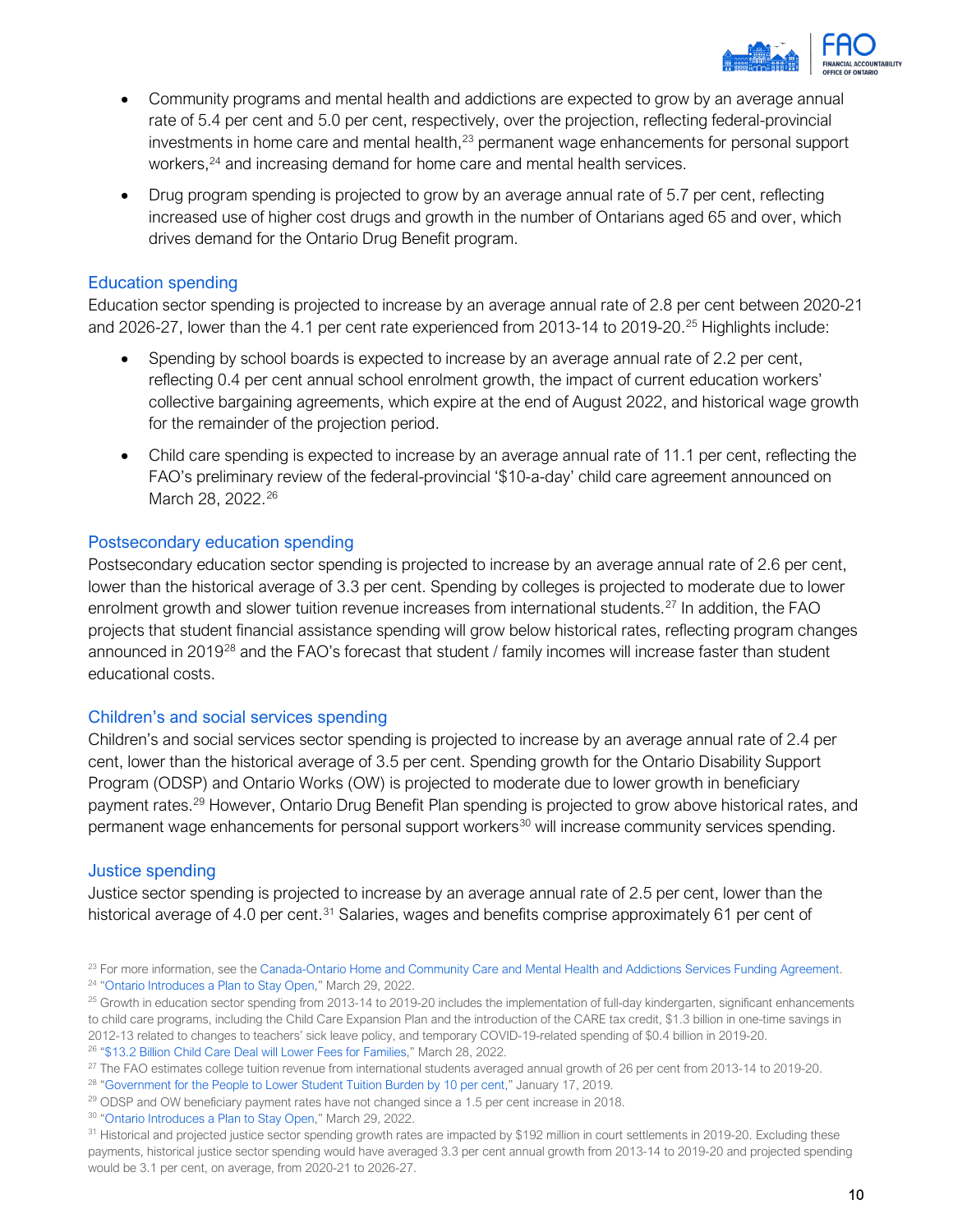

spending in the justice sector. The FAO's projection reflects existing collective bargaining agreements, the impact of Bill 124 for applicable upcoming collective bargaining negotiations, and historical wage growth for the remainder of the period to 2026-27.

#### 'Other programs' spending

'Other programs' sector spending is projected to increase by an average annual rate of 3.0 per cent, lower than the historical average of 3.3 per cent. Highlights include capital expenditures (largely for transportation), which are expected to grow at an average annual rate of 5.9 per cent, and spending on electricity subsidy programs, which are expected to grow by an average annual rate of 0.4 per cent over the projection.<sup>[32](#page-13-0)</sup>

### Program spending growth rate is not expected to keep pace with population growth and inflation

The FAO estimates that real per capita program spending<sup>[33](#page-13-1)</sup> was \$11,529 in 2019-20 and will decline to \$11,186 by 2026-27.

Although total program spending is projected to grow by an average annual rate of 3.6 per cent to 2026-27, the FAO projects that inflation and Ontario's population will grow at an elevated rate of 4.1 per cent annually, [34](#page-13-2) leading to a decline in real per capita program spending.

The FAO projects that total program spending will grow at a rate below population growth and inflation largely due to:

- major government programs that are not directly impacted by the rate of inflation (e.g., payments to physicians [OHIP] under the new physician services agreement, and beneficiary payment rates for Ontario Works and the Ontario Disability Support Program); and
- the FAO's forecast for wage growth, which reflects existing collective agreements, the impact of Bill 124[35](#page-13-3) on applicable upcoming collective agreements, and the FAO's assumption that wages will follow historical growth thereafter.

However, given that elevated inflation is expected to continue through 2023, upward spending pressure could increase total program spending above the FAO's projection.

<span id="page-13-0"></span><sup>&</sup>lt;sup>32</sup> For more information, see FAO, ["Ontario's Energy and Electricity Subsidy Programs: Cost, Recent Changes and the Impact on Electricity Bills,"](https://www.fao-on.org/en/Blog/Publications/energy-and-electricity-2022) 2022.

<span id="page-13-1"></span><sup>&</sup>lt;sup>33</sup> Program spending is adjusted for inflation to a real basis using 2022-23 constant dollars.

<span id="page-13-2"></span><sup>&</sup>lt;sup>34</sup> From 2013-14 to 2019-20, population and inflation grew by an average annual rate of 2.9 per cent, lower than the 3.4 per cent growth rate of total program spending.

<span id="page-13-3"></span><sup>35</sup> Bill 124, *Protecting a Sustainable Public Sector for Future Generations Act, 2019*, limits annual compensation growth to one per cent over mandated three-year periods for designated provincial employees, including in the Ontario Public Service, provincial agencies, and hospitals, school boards and colleges.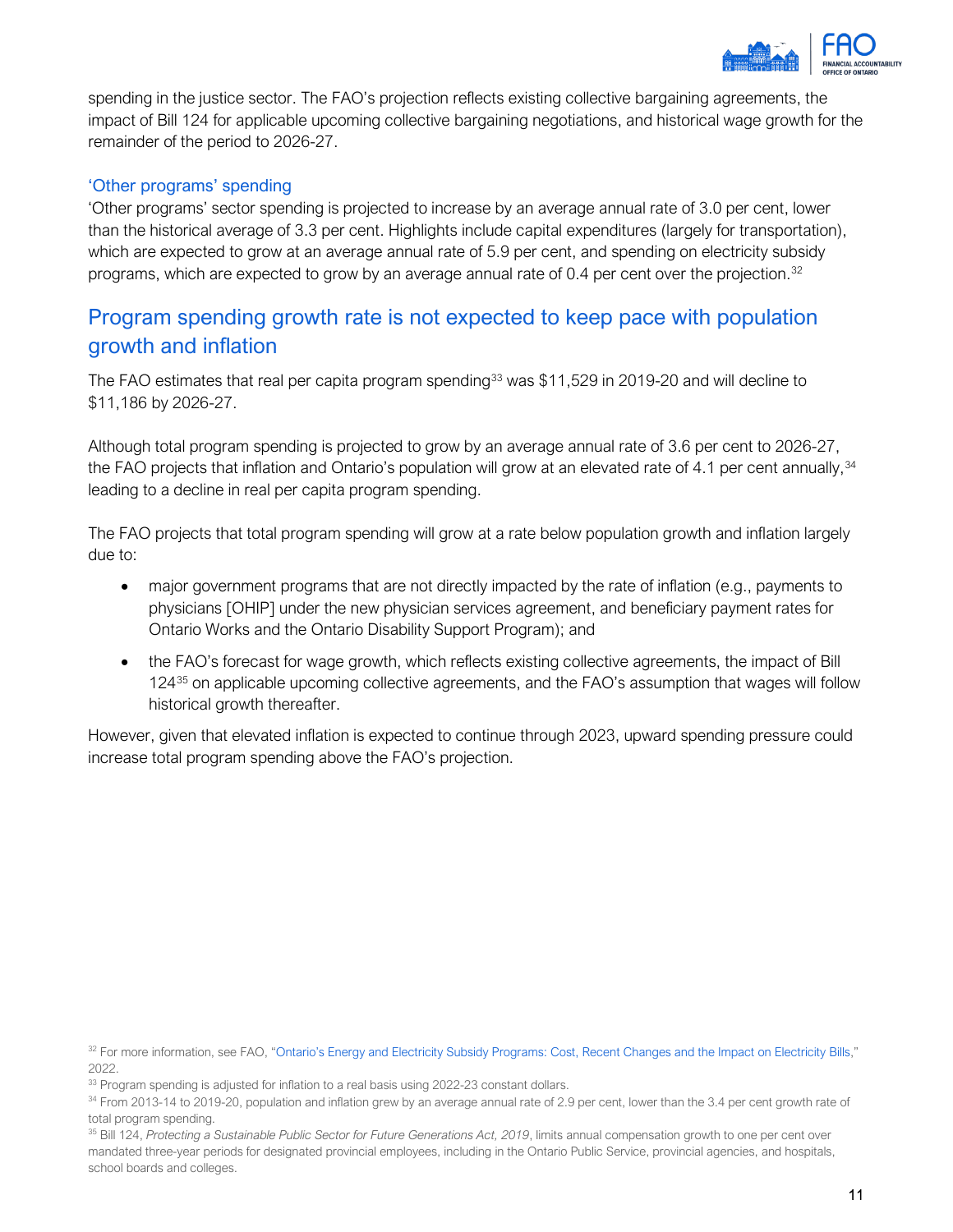



Figure 2-9: FAO projects real per capita program spending to decline over the projection

Source: FAO analysis of the 2021 Ontario Economic Outlook and Fiscal Review and information provided by the Ministries of Colleges and Universities; Education; Finance; Health and Long-Term Care; and Treasury Board Secretariat.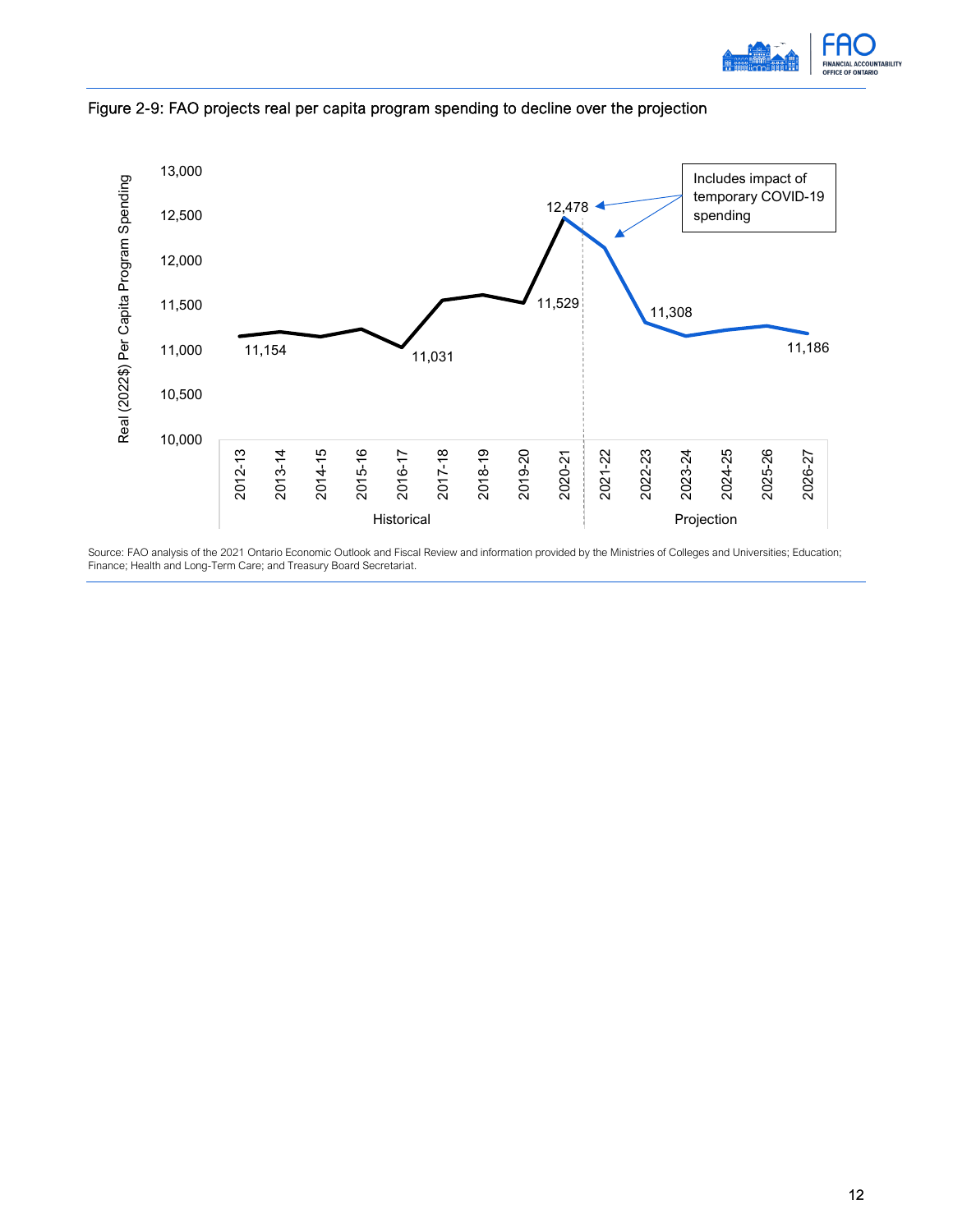

# <span id="page-15-0"></span>3 | Economic Outlook

## <span id="page-15-1"></span>**Overview**

Ontario's economic growth has been resilient since the recovery began in mid-2020, despite repeated waves of COVID-19 variants. As the economy continues to reopen more fully, consumer activity is expected to pick up, while trade is on the upswing as global demand improves and supply chain constraints are slowly easing. Although global economic growth faces ongoing challenges, including the war in Ukraine, the FAO projects Ontario real GDP will rise by 4.0 per cent in 2022. Ontario nominal GDP, which provides a broad measure of the tax base, is expected to continue expanding well above long-term historical trends, with growth projected at 7.2 per cent in 2022, following an 11.9 per cent surge in 2021.

Significant government spending, historically low interest rates and the increased availability of COVID-19 vaccines provided support for a strong global recovery in 2021. Although global growth is expected to continue at a solid pace, there are downside risks from the possibility of new COVID-19 variants, ongoing price pressures and geopolitical conflict. While the war in Ukraine is expected to have only limited economic impacts in Ontario, higher global energy and food prices have begun to weigh on consumer and business confidence. The rate of economic recovery in many countries is expected to remain uneven as the Omicron variant continues to disrupt economic activity in some regions of the world.



#### Figure 3-1: Ontario economy is expected to continue its strong rebound in 2022 and 2023

Source: Ontario Economic Accounts and FAO.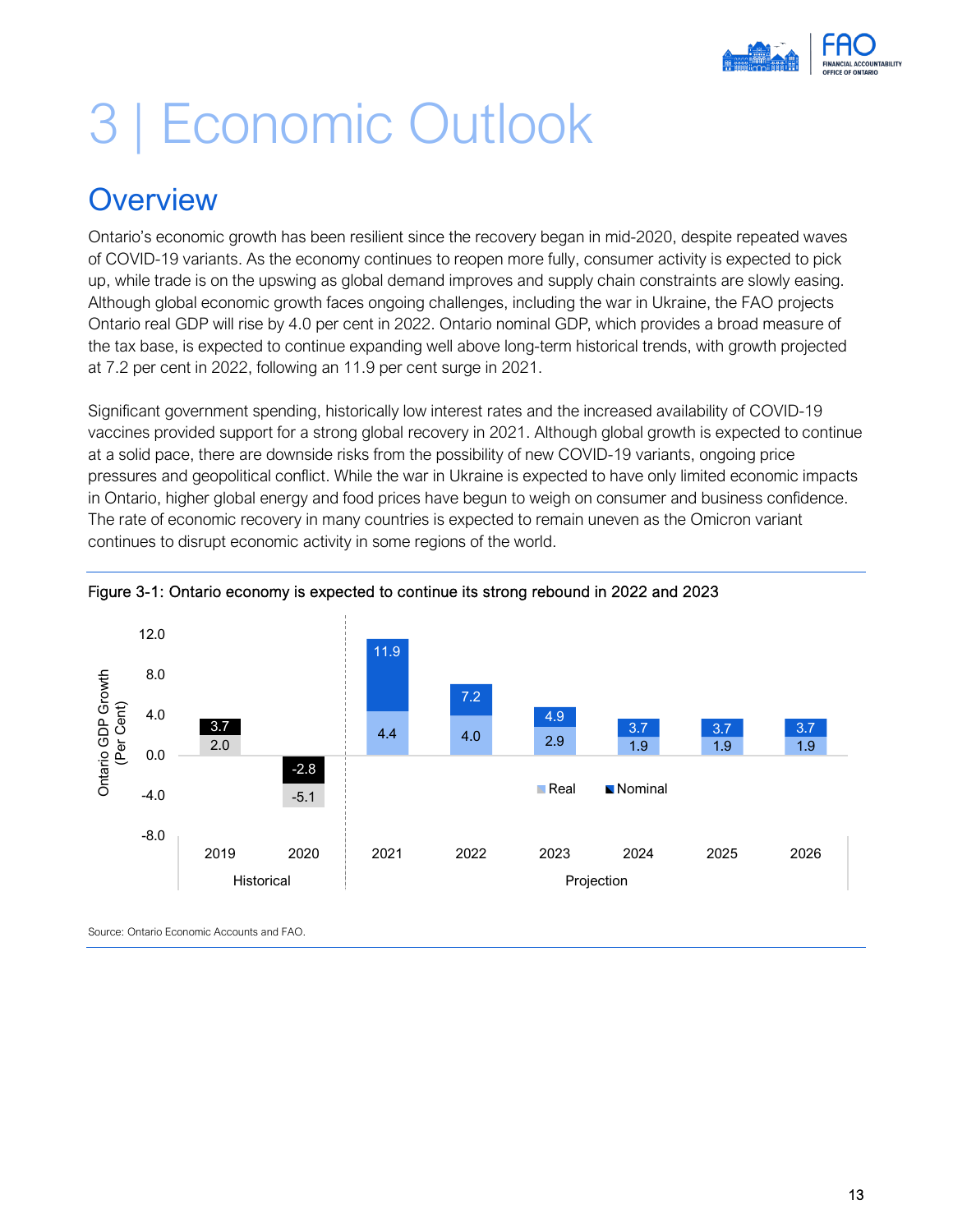

## <span id="page-16-0"></span>Inflation expected to remain high through 2023

In 2021, supply chain challenges and strong consumer demand contributed to an annual increase in the consumer price index (CPI) of 3.5 per cent, the fastest pace in three decades. In particular, the energy component of the CPI increased by 18.7 per cent in 2021, led by fossil fuel prices. While energy prices are likely to remain elevated due to the war in Ukraine and the rebound in global economic activity, high inflation has become more pervasive, with increases in food, shelter, transportation, and health and personal care costs all accelerating. As a result, the FAO projects an extended period of inflation, with the CPI rising by 5.4 per cent in 2022 and 3.2 per cent in 2023. By 2024, inflation is expected to settle close to historical averages as the economy fully adjusts to higher interest rates.





## <span id="page-16-1"></span>Interest rates to rise quickly over the next few years

The Bank of Canada raised its policy interest rate<sup>[36](#page-16-2)</sup> to 0.5 per cent in March 2022 after maintaining the rate at 0.25 per cent for the past two years. In the January 2022 Monetary Policy Report, the Bank projected strong growth in the Canadian economy over the next two years, with inflation slowing gradually in 2023 and 2024 towards the two per cent target. The Bank has since acknowledged that inflation has been stronger than anticipated as high transportation costs, robust housing market activity and the war in Ukraine have pushed key measures of inflation above expectations. [37](#page-16-3) Similarly in the United States, the Federal Reserve raised the federal funds rate by 25 basis points in March 2022 and signaled its intention to make larger rate increases if high inflation persists.<sup>[38](#page-16-4)</sup>





The FAO expects interest rates will rise quickly over the next two years. The current projection assumes that the Bank of Canada will increase its policy interest rate to 1.25 per cent by the end of 2022, and that the 10 year Government of Canada Bond Yield will reach 3.4 per cent by 2025.

<span id="page-16-2"></span><sup>&</sup>lt;sup>36</sup> The policy interest rate is the Bank of Canada's target for the overnight rate, which is the rate at which major Canadian financial institutions can borrow from one another.

<span id="page-16-3"></span><sup>37</sup> ["Bank of Canada increases policy interest rate"](https://www.bankofcanada.ca/2022/03/fad-press-release-2022-03-02/), Bank of Canada, March 2022.

<span id="page-16-4"></span><sup>38</sup> [Federal Open Market Committee Press Conference,](https://www.federalreserve.gov/monetarypolicy/fomcpresconf20220316.htm) Federal Reserve, March 2022.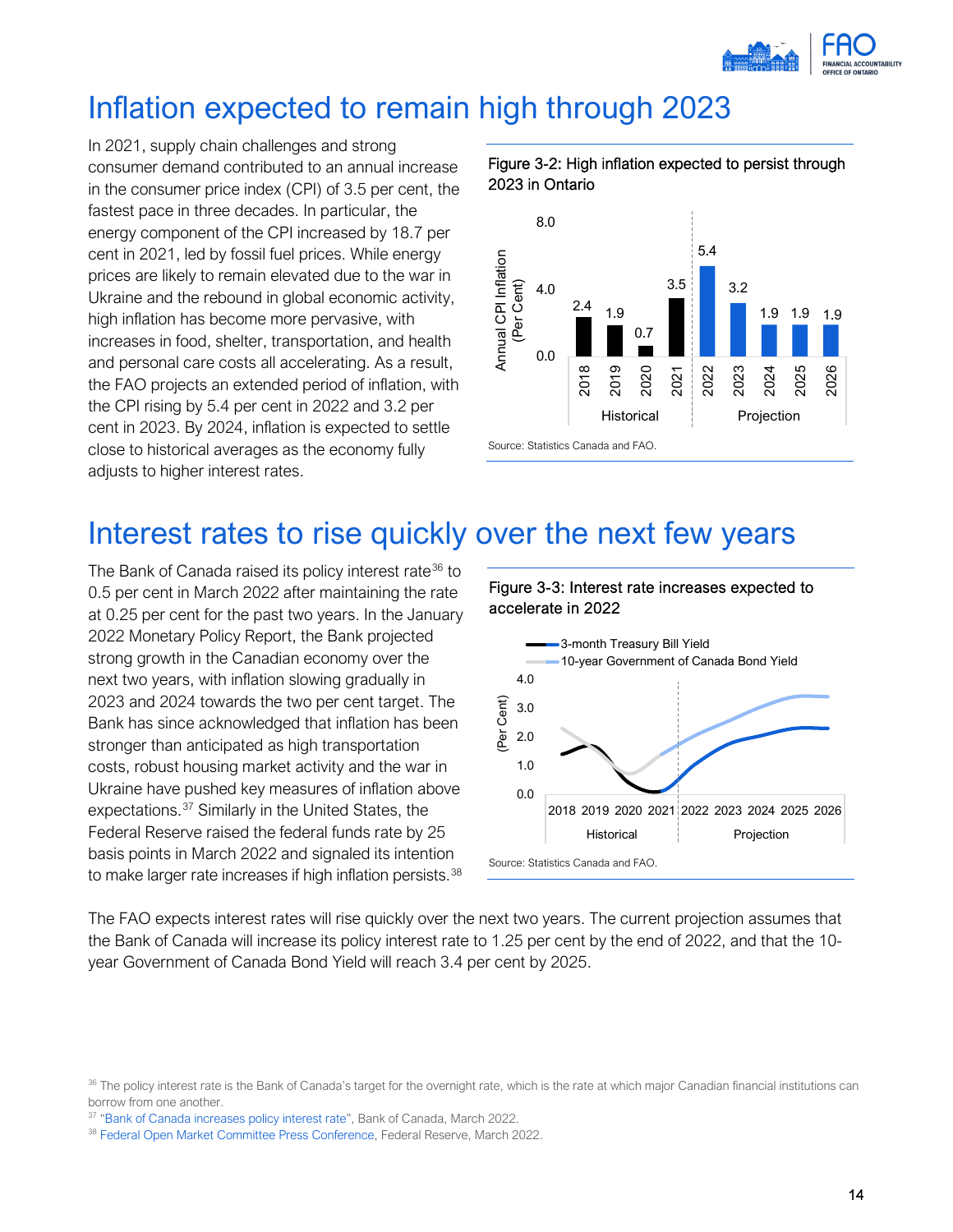

# <span id="page-17-0"></span>Ontario economy to continue its strong rebound

As most pandemic restrictions are lifted and the economy fully reopens, the FAO projects strong economic growth in Ontario over the next two years, with real GDP rising by 4.0 per cent in 2022 and 2.9 per cent in 2023. Over the 2024 to 2026 period, Ontario's economy is expected to return to long-term trends, with average annual real GDP growth of 1.9 per cent. The level of Ontario real GDP is expected to gradually catch up to the pre-pandemic projection in the FAO's 2019 Fall Economic and Budget Outlook.

Strong growth is projected for most components of real GDP in 2022. Consumer spending is expected to be resilient, supported by solid wage growth, a strong job market and elevated household savings. Residential investment, which expanded rapidly last year, is expected to moderate in 2022 reflecting in part higher mortgage rates. Following a slow recovery in 2021, exports will benefit from the rebound in manufacturing activity in the United States.

Renewed shutdown measures led to a decline in employment in January, [39](#page-17-1) which was promptly followed by strong job gains in February. Ontario's labour market is on track to record another year of strong growth as the economic recovery broadens to sectors impacted the most by the pandemic, pushing the annual unemployment rate down to 5.7 per cent in 2022. The unemployment rate is projected to remain stable over the remainder of the outlook.

In contrast to real GDP, the level of Ontario's nominal GDP has already exceeded the FAO's pre-pandemic projection due to the acceleration in wages, profits and economy-wide prices. By 2026, the FAO expects the level of nominal GDP will be \$74.8 billion (or 6.6 per cent) higher compared to the pre-pandemic projection.

#### Figure 3-4: Ontario's real GDP expected to slowly catch up to the FAO's pre-pandemic projection



#### Figure 3-5: Ontario's nominal GDP has already surpassed the FAO's pre-pandemic projection



Source: Ontario Economic Accounts and FAO.

Rising employment and tight labour markets will continue to bolster labour income, which could help offset some of the impact of high inflation on household spending. Following a strong rebound last year, corporate profits are projected to moderate in 2022 as businesses adjust to rising borrowing costs and higher commodity prices. Overall, nominal GDP is expected to rise by 7.2 per cent in 2022 and 4.9 per cent in 2023 before returning to long-term trends. This sharp growth in nominal GDP is supporting strong revenue growth over the outlook.

<span id="page-17-1"></span><sup>39</sup> For an update on Ontario's labour market performance in 2021 and the impact of the COVID-19 Omicron variant on the labour market in January 2022, see the FAO'[s Ontario's Labour Market in 2021](https://fao-on.org/en/Blog/Publications/labour-market-2022) report.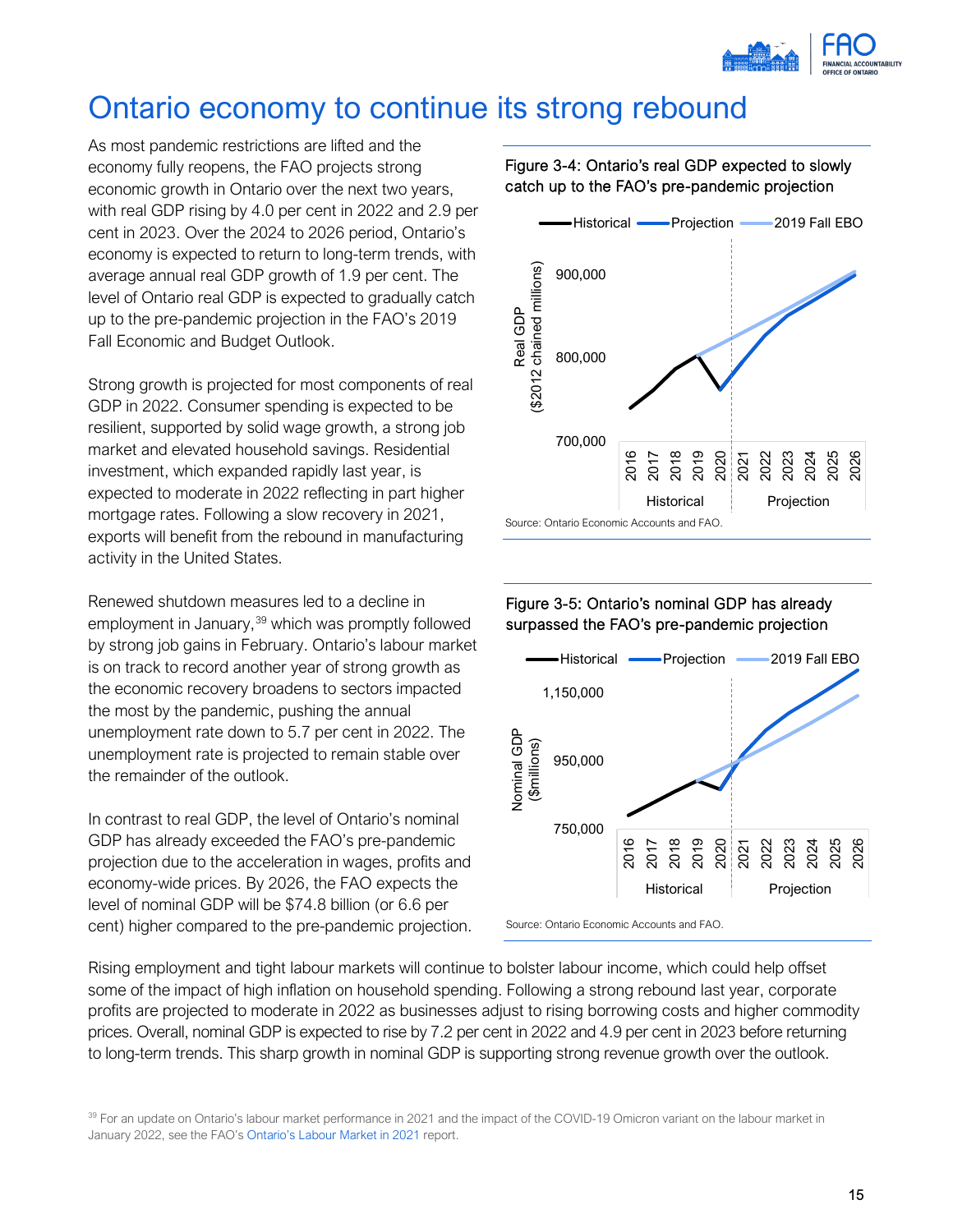

# <span id="page-18-0"></span>4 | Uncertainties in the Economic and Fiscal Projections

Ontario's economic and fiscal projections are subject to several uncertainties and risks. Ontario's economic recovery has generally been resilient, but an escalation in geopolitical conflict, renewed supply chain challenges, higher inflation or repeated COVID-19 outbreaks could lead to weaker economic growth over the next several years. In turn, a weaker economic recovery would lower Ontario's projected budget balance, as would policy changes such as tax cuts, increased program spending, and higher than expected interest rates.

## <span id="page-18-1"></span>Economic uncertainties

The war in Ukraine has disrupted global trade and pushed up energy and food prices, adding to the current inflationary challenges. A prolonged conflict would further damage economic growth in Europe and the United States, and negatively impact Ontario's trade.

Supply chain challenges have eased as ongoing efforts by businesses and policymakers have partially alleviated bottlenecks in ports and land transportation. However, regional pandemic lockdown measures in China and the rise in transportation costs have complicated global supply chain operations. If the U.S. economy is adversely impacted by these factors, the rebound in Ontario's trade could be muted and prices could rise further than projected.

What was initially considered to be a transitory period of high inflation has now lasted over a year.<sup>[40](#page-18-3)</sup> Many of the factors currently driving inflation cannot be directly addressed through higher borrowing costs, and if inflation is more elevated or prolonged than expected, it would further burden households and businesses with higher costs and slow economic growth.

# <span id="page-18-2"></span>Budget uncertainties

On top of these risks to economic growth, the FAO's budget projection is subject to policy uncertainty. If new revenue or spending measures are introduced in the upcoming 2022 Ontario Budget, the FAO's budget balance projection would change.<sup>41</sup>

In addition, underlying cost pressures from high inflation could impact the deficit over the projection. A period of high inflation could put upward pressure on program spending, including wages. The FAO's program spending projection reflects existing collective agreements and the impact of Bill 124 for applicable upcoming collective agreements, followed by growth in line with historical averages to 2026-27.

<span id="page-18-3"></span><sup>&</sup>lt;sup>40</sup> Ontario's year-over-year monthly CPI rose above the Bank of Canada's two per cent target in March 2021 at 2.2 per cent and has steadily increased to 6.1 per cent in February 2022.<br><sup>41</sup> In assessing the 2021 Ontario Fall Economic Outlook and Fiscal Review, the FAO found potential unannounced tax cuts of approximately \$2.5

<span id="page-18-4"></span>billion by 2023-24, which would increase the government's deficit and lead to higher borrowing, if enacted. See: [Budget Outlook Update,](https://fao-on.org/Blog/Publications/BOU-WI2022) FAO, 2022.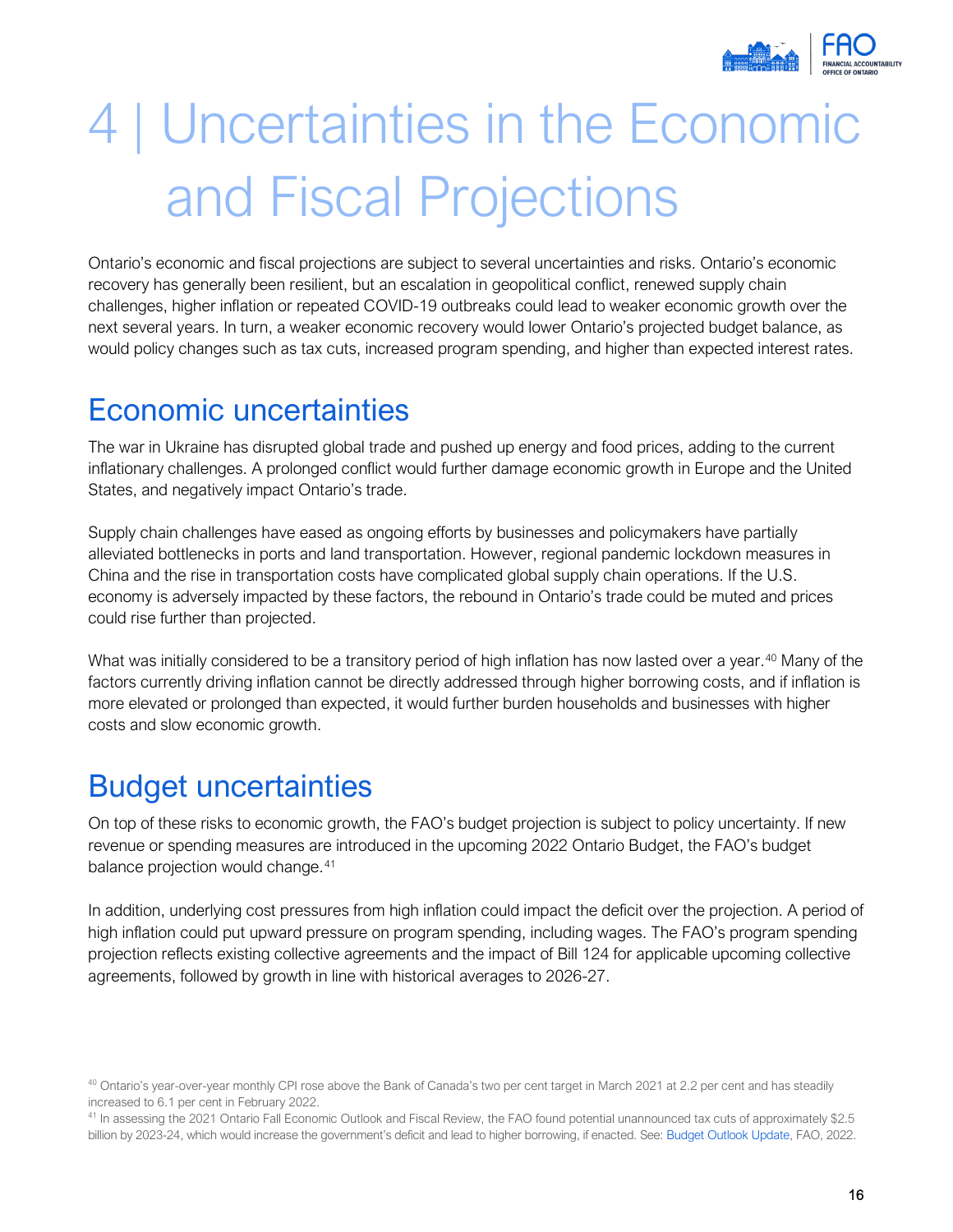

A key risk to Ontario's fiscal outlook is the future path of interest rates, which affects Ontario's borrowing costs. Higher than expected interest rates would raise interest costs and lead to a deterioration in the FAO's outlook for Ontario's net debt as a share of GDP and interest on debt as a share of revenue, increasing the fiscal vulnerability of the province.

# <span id="page-19-0"></span>Budget sensitivities

To illustrate the impact of potential policy changes on Ontario's fiscal projection, the FAO estimated the sensitivity of key budget indicators to changes in three main policy areas: tax revenues, federal transfers and program expenditures. For each policy item, Table 4-1 provides an estimate of the in-year and 2026-27 change in budget balance, the total net debt by 2026-27 (also defined as the change in accumulated deficit), and the change in the net debt-to-GDP ratio in 2026-27.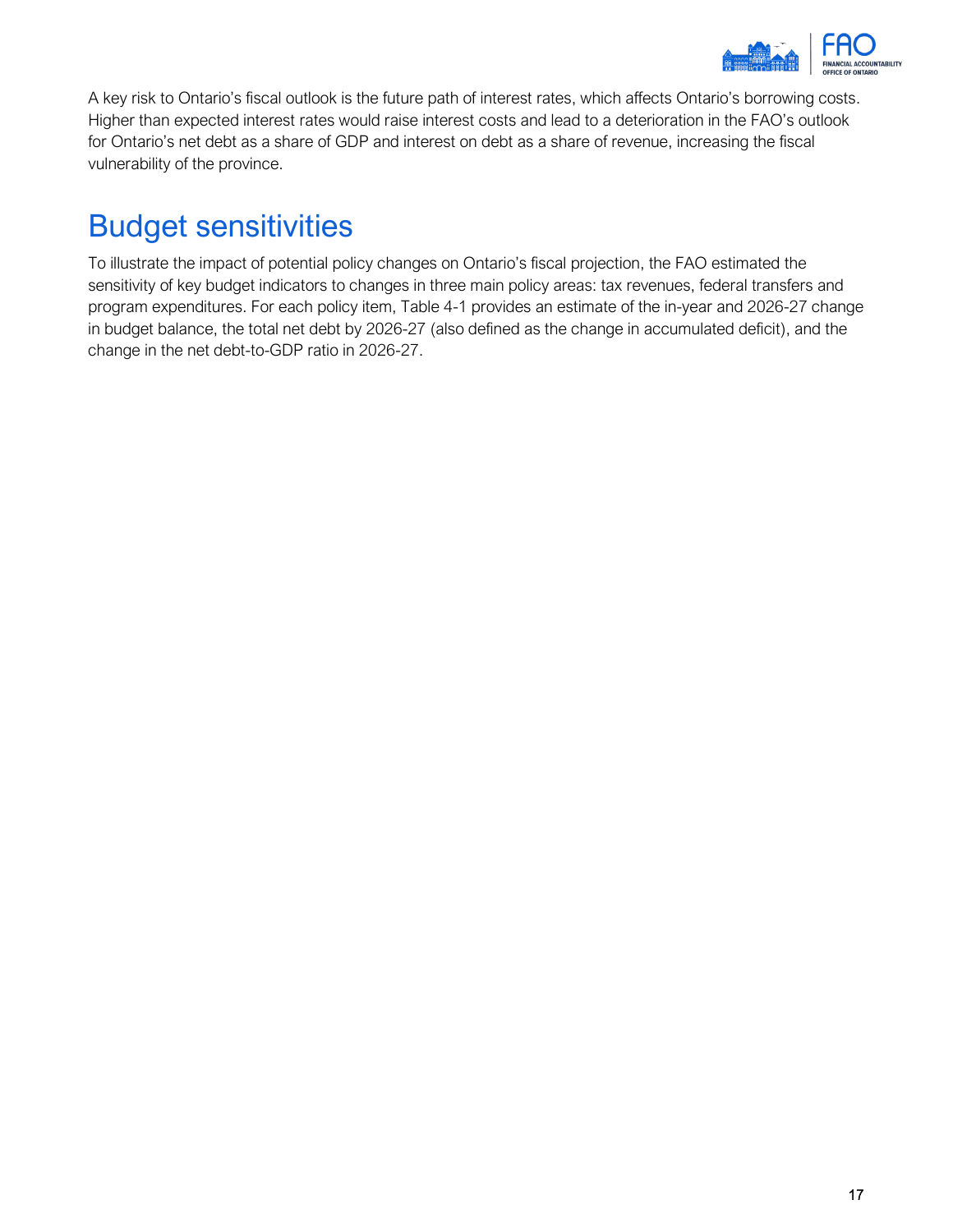

|                                                                                                                      | Change in budget balance in: |                     | Change in Net<br>Debt/Accumulated | Change in<br>Net Debt to       |
|----------------------------------------------------------------------------------------------------------------------|------------------------------|---------------------|-----------------------------------|--------------------------------|
|                                                                                                                      | 2022-23                      | 2026–27             | Deficit by 2026-27                | <b>GDP Ratio</b><br>by 2026-27 |
| <b>Tax Policy</b>                                                                                                    |                              |                     |                                   |                                |
| Increasing/decreasing annual income taxes payable<br>by \$500 for the average taxpayer                               | $+/-$ \$4.7 billion          | $+/-$ \$7.8 billion | $+/-$ \$40.4 billion              | $+/- 3.3$ ppt                  |
| A one percentage point increase/decrease to the 11.5<br>per cent provincial corporate tax rate <sup>42</sup>         | $+/-$ \$2.4 billion          | $+/-$ \$3.9 billion | $+/-$ \$21.3 billion              | $+/- 1.8$ ppt                  |
| A one percentage point increase/decrease to the 8<br>per cent provincial HST rate                                    | $+/-$ \$4.3 billion          | $+/-$ \$7.1 billion | $+/-$ \$37.4 billion              | $+/- 3.1$ ppt                  |
| <b>Federal Transfers</b>                                                                                             |                              |                     |                                   |                                |
| A sustained one percentage point increase/decrease<br>in the growth rate of the Canada Health Transfer <sup>43</sup> | $+/-$ \$0.8 billion          | $+/-$ \$3.2 billion | $+/-$ \$14.6 billion              | $+/- 1.2$ ppt                  |
| A sustained one percentage point increase/decrease<br>in the growth rate of the Canada Social Transfer <sup>44</sup> | $+/-$ \$1.3 billion          | $+/-$ \$2.7 billion | $+/-$ \$14.9 billion              | $+/- 1.2$ ppt                  |
| A \$1 billion increase/decrease in Federal transfers in<br>each year of the projection                               | $+/-$ \$1.1 billion          | $+/-$ \$1.2 billion | $+/-$ \$5.5 billion               | $+/- 0.5$ ppt                  |
| <b>Other Revenue</b>                                                                                                 |                              |                     |                                   |                                |
| A policy change that permanently adds/removes \$1<br>billion of revenue in 2022-23*                                  | $+/-$ \$1.0 billion          | $+/-$ \$1.2 billion | $+/-$ \$5.9 billion               | $+/- 0.5$ ppt                  |
| <b>Program Spending</b>                                                                                              |                              |                     |                                   |                                |
| A permanent \$1 billion program spending change in<br>2022-23*                                                       | $+/-$ \$1.0 billion          | $+/-$ \$1.2 billion | $+/-$ \$5.5 billion               | $+/- 0.5$ ppt                  |
| A sustained one percentage point change in the<br>growth rate of health sector spending over the<br>projection       | $+/-$ \$0.8 billion          | $+/-$ \$4.9 billion | $+/-$ \$13.6 billion              | $+/- 1.1$ ppt                  |
| A sustained one percentage point change in the<br>growth rate of education sector spending over the<br>projection    | $+/-$ \$0.4 billion          | $+/-$ \$2.9 billion | $+/-$ \$8.0 billion               | $+/- 0.7$ ppt                  |
| A sustained one percentage point change in broader<br>public sector salaries and wages over the projection           | $+/-$ \$0.5 billion          | $+/-$ \$2.8 billion | $+/-$ \$8.1 billion               | $+/- 0.7$ ppt                  |

#### Table 4-1: Sensitivity of Ontario's budget balance and net debt to select factors

\* This permanent one-time change in 2022-23 compounds over time due to revenue and spending growth drivers.

Note: These estimates include the associated impact to interest on debt but do not incorporate any economic feedback effects.

Source: FAO.

<span id="page-20-0"></span><sup>42</sup> The increase in the general Corporations Tax rate also incorporates increases to Manufacturing and Processing Corporations Income Tax Rate and the Small Business Corporations Income Tax Rate.

<span id="page-20-1"></span><sup>&</sup>lt;sup>43</sup> The Canada Health Transfer is legislated to grow in line with a three-year moving average of Canada's nominal GDP, with a minimum increase of at least 3 per cent per year and is allocated on a per capita basis by province.<br><sup>44</sup> The Canada Social Transfer is legislated to grow at three per cent per year and is allocated on a per capita basis by province.

<span id="page-20-2"></span>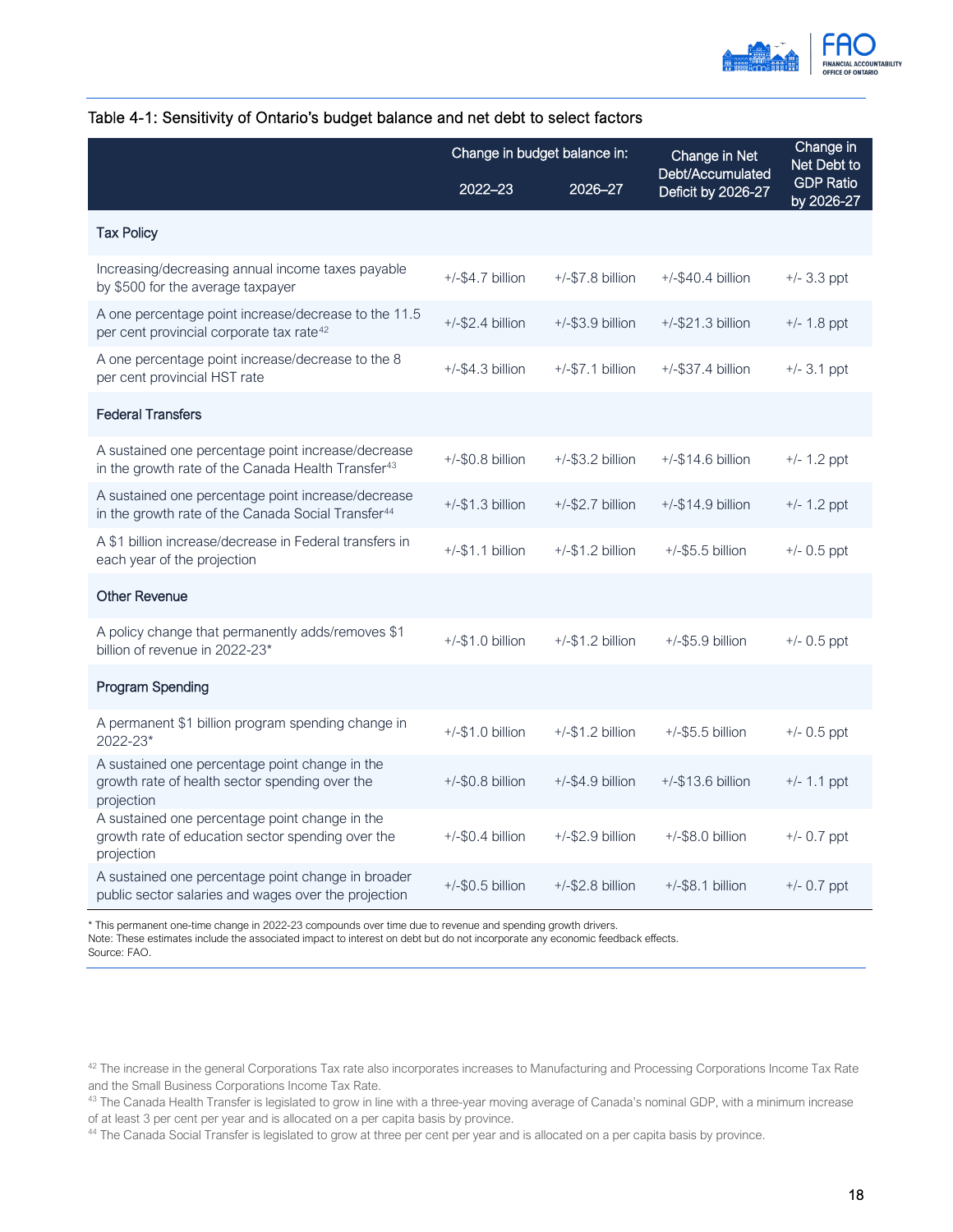

# <span id="page-21-0"></span>5 | Appendix Tables

#### Table 5-1: FAO Outlook for Key Revenue Drivers

| (Per Cent Growth)            | 2019a  | 2020a  | 2021f | 2022f | 2023f | 2024f | 2025f | 2026f |
|------------------------------|--------|--------|-------|-------|-------|-------|-------|-------|
| Nominal GDP                  | 3.7    | $-2.8$ | 11.9  | 7.2   | 4.9   | 3.7   | 3.7   | 3.7   |
| Labour Income                | 4.4    | $-0.3$ | 9.3   | 6.4   | 4.4   | 3.7   | 3.7   | 3.7   |
| Corporate Profits            | $-1.3$ | 10.2   | 25.2  | 2.3   | 4.4   | 3.7   | 3.7   | 3.7   |
| <b>Household Consumption</b> | 3.5    | $-7.4$ | 7.4   | 9.5   | 6.0   | 3.7   | 3.7   | 3.7   |

 $a =$  Actual  $f =$  Forecast

Source: Ontario Economic Accounts and FAO.

#### Table 5-2: FAO Outlook for Real GDP and Select Economic Indicators

| (Per Cent Growth)                            | 2019a | 2020a  | 2021a | 2022f | 2023f | 2024f | 2025f | 2026f |
|----------------------------------------------|-------|--------|-------|-------|-------|-------|-------|-------|
| Real GDP*                                    | 2.0   | $-5.1$ | 4.4   | 4.0   | 2.9   | 1.9   | 1.9   | 1.9   |
| Employment                                   | 2.8   | $-4.8$ | 4.9   | 5.0   | 1.1   | 0.9   | 0.9   | 0.9   |
| Unemployment Rate (Per Cent)                 | 5.6   | 9.6    | 8.0   | 5.7   | 5.6   | 5.6   | 5.6   | 5.6   |
| CPI Inflation (Per Cent)                     | 1.9   | 0.7    | 3.5   | 5.4   | 3.2   | 1.9   | 1.9   | 1.9   |
| Three-month Treasury Bill Rate<br>(Per Cent) | 1.7   | 0.4    | 0.1   | 1.1   | 1.8   | 2.1   | 2.3   | 2.3   |
| 10-year Government Bond Rate<br>(Per Cent)   | 1.6   | 0.7    | 1.4   | 2.1   | 2.6   | 3.1   | 3.4   | 3.4   |

a = Actual f = Forecast

\* Real GDP in 2021 is forecast.

Source: Ontario Economic Accounts, Statistics Canada and FAO.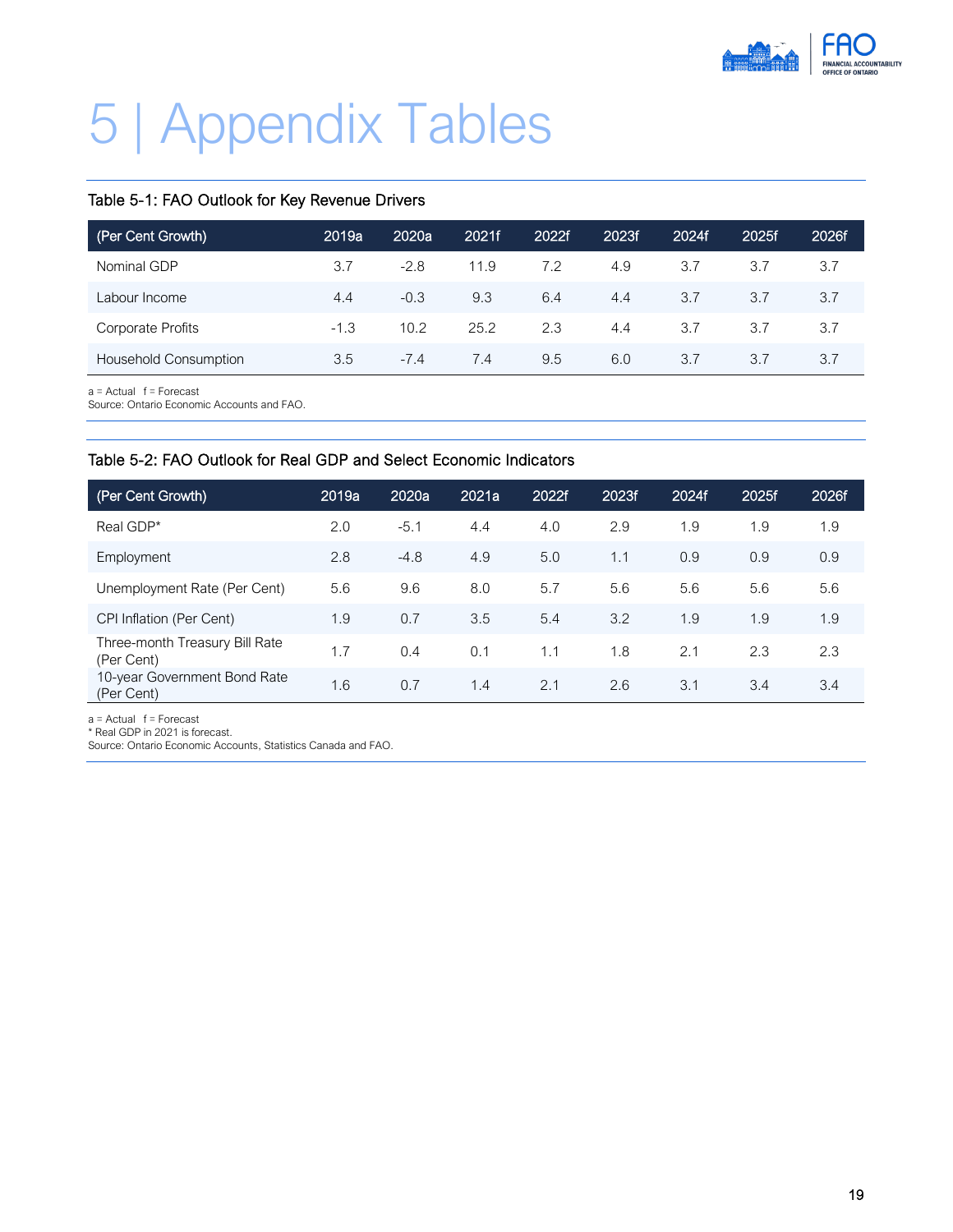

#### Table 5-3: FAO Fiscal Outlook

| (\$ Billions)                                 | 2019-<br>20a | 2020-<br>21a | $2021 -$<br>22f | 2022-<br>23f | 2023-<br>24f | 2024-<br>25f | 2025-<br>26f | 2026-<br>27f |
|-----------------------------------------------|--------------|--------------|-----------------|--------------|--------------|--------------|--------------|--------------|
| Revenue                                       |              |              |                 |              |              |              |              |              |
| Personal Income Tax                           | 37.7         | 40.3         | 41.5            | 44.8         | 47.1         | 49.2         | 51.2         | 53.3         |
| Sales Tax                                     | 28.6         | 26.6         | 30.2            | 32.3         | 34.1         | 35.5         | 36.8         | 38.2         |
| Corporations Tax                              | 15.4         | 17.8         | 24.9            | 22.6         | 23.5         | 24.8         | 25.6         | 26.4         |
| All Other Taxes                               | 26.5         | 26.2         | 29.1            | 29.4         | 30.2         | 31.2         | 32.1         | 33.0         |
| <b>Total Taxation Revenue</b>                 | 108.3        | 110.9        | 125.8           | 129.1        | 135.0        | 140.6        | 145.7        | 151.0        |
| Transfers from Government of Canada           | 25.4         | 33.9         | 29.4            | 30.2         | 31.4         | 34.6         | 37.4         | 38.1         |
| Income from Government Business<br>Enterprise | 5.9          | 5.0          | 5.6             | 5.9          | 6.2          | 6.4          | 6.7          | 6.9          |
| Other Non-Tax Revenue                         | 16.5         | 15.1         | 15.5            | 17.2         | 18.1         | 18.7         | 19.4         | 20.0         |
| <b>Total Revenue</b>                          | 156.1        | 164.9        | 176.2           | 182.4        | 190.7        | 200.2        | 209.1        | 216.1        |
|                                               |              |              |                 |              |              |              |              |              |
| Expense                                       |              |              |                 |              |              |              |              |              |
| <b>Health Sector</b>                          | 63.7         | 69.5         | 77.1            | 74.7         | 77.9         | 81.6         | 85.0         | 88.5         |
| Health (Base)                                 | 63.7         | 62.1         | 69.8            | 73.9         | 77.9         | 81.6         | 85.0         | 88.5         |
| Temporary COVID-19 Funds                      | 0.0          | 7.4          | 7.3             | 0.8          | 0.0          | 0.0          | 0.0          | 0.0          |
| <b>Education Sector</b>                       | 31.7         | 32.9         | 33.4            | 34.4         | 35.5         | 36.8         | 38.5         | 38.6         |
| Education* (Base)                             | 31.4         | 29.4         | 32.0            | 33.7         | 35.4         | 36.8         | 38.5         | 38.6         |
| Temporary COVID-19 Funds                      | 0.4          | 3.5          | 1.4             | 0.7          | 0.1          | 0.0          | 0.0          | 0.0          |
| <b>Children's and Social Services Sector</b>  | 17.1         | 17.4         | 16.9            | 17.9         | 18.5         | 19.1         | 19.6         | 20.2         |
| Children's and Social Services (Base)         | 17.1         | 16.9         | 16.5            | 17.9         | 18.5         | 19.1         | 19.6         | 20.2         |
| Temporary COVID-19 Funds                      | 0.0          | 0.5          | 0.4             | 0.0          | 0.0          | 0.0          | 0.0          | 0.0          |
| Postsecondary Education Sector                | 10.5         | 9.8          | 10.3            | 10.9         | 11.3         | 11.7         | 12.2         | 12.6         |
| Postsecondary Education (Base)                | 10.5         | 9.6          | 10.3            | 10.9         | 11.3         | 11.7         | 12.2         | 12.6         |
| Temporary COVID-19 Funds                      | 0.0          | 0.2          | 0.0             | 0.0          | 0.0          | 0.0          | 0.0          | 0.0          |
| <b>Justice Sector</b>                         | 4.7          | 4.8          | 4.9             | 5.2          | 5.3          | 5.3          | 5.6          | 5.6          |
| Justice (Base)                                | 4.7          | 4.8          | 4.9             | 5.2          | 5.3          | 5.3          | 5.6          | 5.6          |
| Temporary COVID-19 Funds                      | 0.0          | 0.1          | 0.0             | 0.0          | 0.0          | 0.0          | 0.0          | 0.0          |
| Other Programs                                | 24.5         | 34.6         | 30.0            | 28.6         | 28.4         | 29.5         | 30.0         | 30.1         |
| Other (Base)                                  | 24.5         | 23.8         | 26.3            | 27.6         | 28.4         | 29.5         | 30.0         | 30.1         |
| Temporary COVID-19 Funds                      | $0.0\,$      | 10.8         | 3.7             | 1.0          | $0.0\,$      | 0.0          | 0.0          | 0.0          |
| <b>Total Program Expense</b>                  | 152.3        | 169.0        | 172.6           | 171.8        | 177.0        | 184.1        | 190.9        | 195.5        |
| Total Program Expense (Base)                  | 151.9        | 146.7        | 159.8           | 169.3        | 176.9        | 184.1        | 190.9        | 195.5        |
| Total Temporary COVID-19 Funds                | 0.4          | 22.3         | 12.9            | 2.5          | 0.1          | 0.0          | 0.0          | 0.0          |
| Interest on Debt                              | 12.5         | 12.3         | 12.3            | 12.3         | 12.5         | 12.8         | 13.2         | 13.5         |
| <b>Total Expense</b>                          | 164.8        | 181.3        | 184.9           | 184.1        | 189.5        | 196.9        | 204.1        | 209.0        |
| <b>Budget Balance**</b>                       | $-8.7$       | $-16.4$      | $-8.7$          | $-1.7$       | $1.2$        | 3.4          | 5.0          | 7.1          |

a = Actual f = Forecast

\* Includes Ontario Teachers' Pension Plan.

\*\* Budget Balance is presented without reserve.

Numbers may not add due to rounding.

Source: Ontario Public Accounts, 2021 Ontario Economic Outlook and Fiscal Review, and FAO. Temporary COVID-19 Funds are FAO estimates.